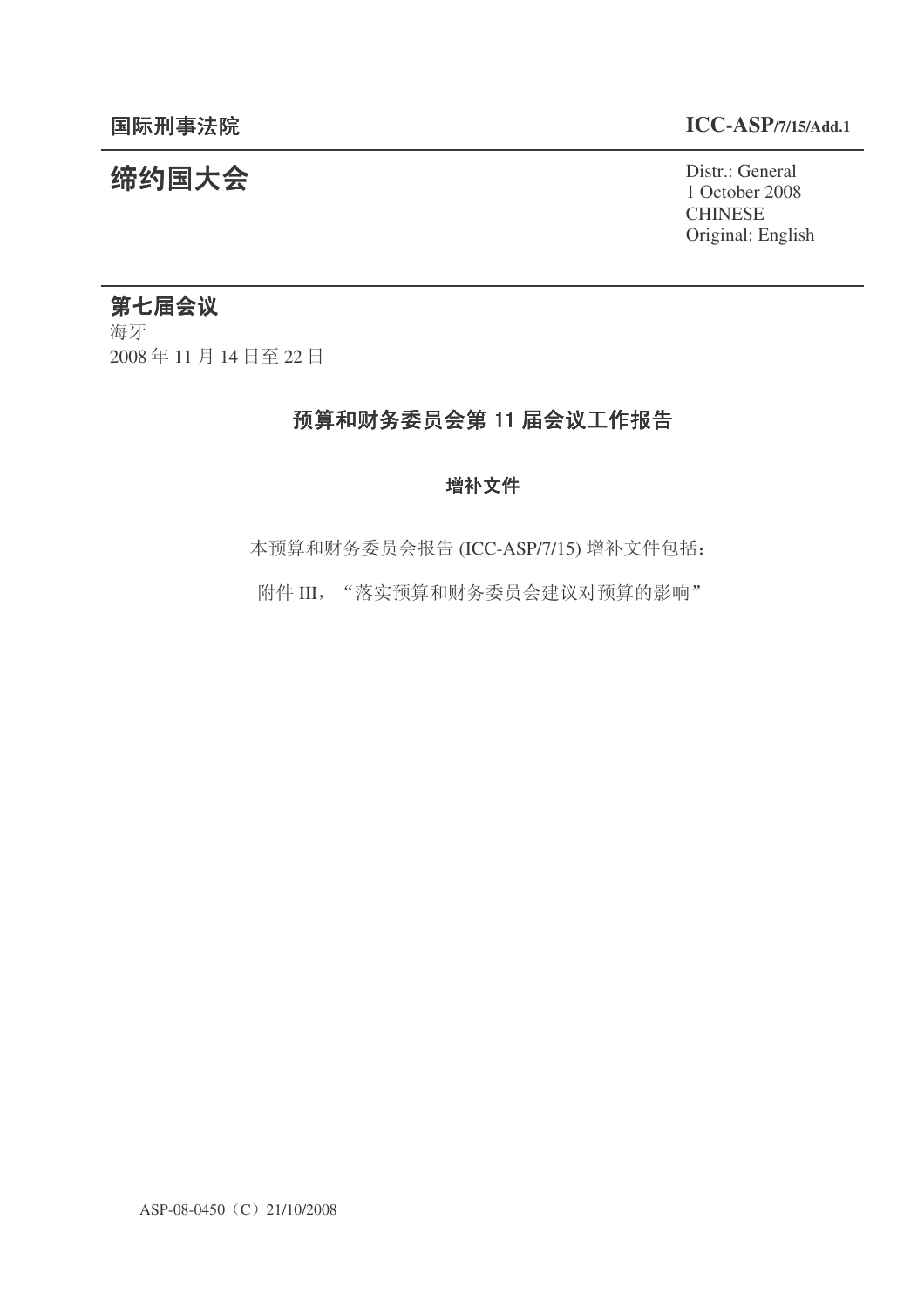### **附件 III**  $^{98}$ 落实预算和财务委员会建议对预算的影响

#### 提议的预算与预算和财务委员会建议的比较

(变动以灰色标出)

#### 合计──所有主要方案

|             |          |              |           | 增加的     | 提议的2009年  |          | 预算和财务委员会提议的 |           | 预算和财务委员会   |         |
|-------------|----------|--------------|-----------|---------|-----------|----------|-------------|-----------|------------|---------|
|             |          | 提议的 2009 年预算 |           | 本巴案审判   | 预算合计      |          | 2009年预算     |           | 提议的变动      |         |
|             |          | (千欧元)        |           | ( 千欧元)  | (千欧元)     |          | (千欧元)       |           | (千欧元)      |         |
| 整个国际刑事法院    | 基本       | 与情势<br>有关的   | 合计        | 合计      | 合计        | 基本       | 与情势<br>有关的  | 合计        | 合计         | 百分比     |
| 法官          | 5,812.0  |              | 5,812.0   |         | 5,812.0   | 5,812.0  |             | 5,812.0   |            |         |
| 专业人员        | 18,010.1 | 19,746.3     | 37,756.4  | 128.3   | 37,884.7  | 17,233.6 | 18,924.1    | 36,157.7  | $-1,727.0$ | $-4.6$  |
| 一般事务人员      | 10,614.8 | 8,981.9      | 19,596.7  | 131.2   | 19,727.9  | 10,259.2 | 8,774.0     | 19,033.2  | $-694.7$   | $-3.5$  |
| 人员分项合计      | 28,624.9 | 28,728.2     | 57,353.1  | 259.5   | 57,612.6  | 27,492.8 | 27,698.1    | 55,190.9  | $-2,421.7$ | $-4.2$  |
| 一般临时协助      | 2,539.9  | 4,614.9      | 7,154.8   | 1,167.1 | 8,321.9   | 2.419.0  | 5,902.5     | 8,321.5   | $-0.4$     | 0.0     |
| 会议临时协助      | 1,166.3  | 71.1         | 1,237.4   |         | 1,237.4   | 1,166.3  | 71.1        | 1,237.4   |            |         |
| 加班费         | 268.6    | 126.5        | 395.1     |         | 395.1     | 216.5    | 126.5       | 343.0     | $-52.1$    | $-13.2$ |
| 顾问          | 101.3    | 417.4        | 518.7     | 33.8    | 552.5     | 101.3    | 451.2       | 552.5     |            |         |
| 其他人员分项合计    | 4.076.1  | 5,229.9      | 9.306.0   | 1,200.9 | 10,506.9  | 3.903.1  | 6,551.3     | 10.454.4  | $-52.5$    | $-0.5$  |
| 旅行          | 1,101.4  | 4,108.7      | 5,210.1   | 146.0   | 5,356.1   | 1,053.3  | 3.999.4     | 5,052.7   | $-303.4$   | $-5.7$  |
| 招待费         | 69.5     |              | 69.5      |         | 69.5      | 69.5     |             | 69.5      |            |         |
| 合同性服务, 包括培训 | 3,125.4  | 6,257.2      | 9,382.6   | 738.2   | 10,120.8  | 3,125.4  | 5,860.6     | 8,986.0   | $-1,134.8$ | $-11.2$ |
| 一般业务费用      | 6,405.2  | 6,630.4      | 13,035.6  | 171.7   | 13,207.3  | 6,405.2  | 6,802.1     | 13,207.3  |            |         |
| 物品和材料       | 851.3    | 427.1        | 1,278.4   |         | 1,278.4   | 851.3    | 427.1       | 1,278.4   |            |         |
| 家具和设备       | 643.5    | 535.2        | 1,178.7   |         | 1,178.7   | 643.5    | 535.2       | 1,178.7   |            |         |
| 非人员分项合计     | 12,196.3 | 17,958.6     | 30,154.9  | 1,055.9 | 31,210.8  | 12,148.2 | 17,624.4    | 29,772.6  | $-1,438.2$ | $-4.6$  |
| 合计          | 50,709.3 | 51,916.7     | 102,626.0 | 2,516.3 | 105,142.3 | 49,356.1 | 51,873.8    | 101,229.9 | $-3,912.4$ | $-3.7$  |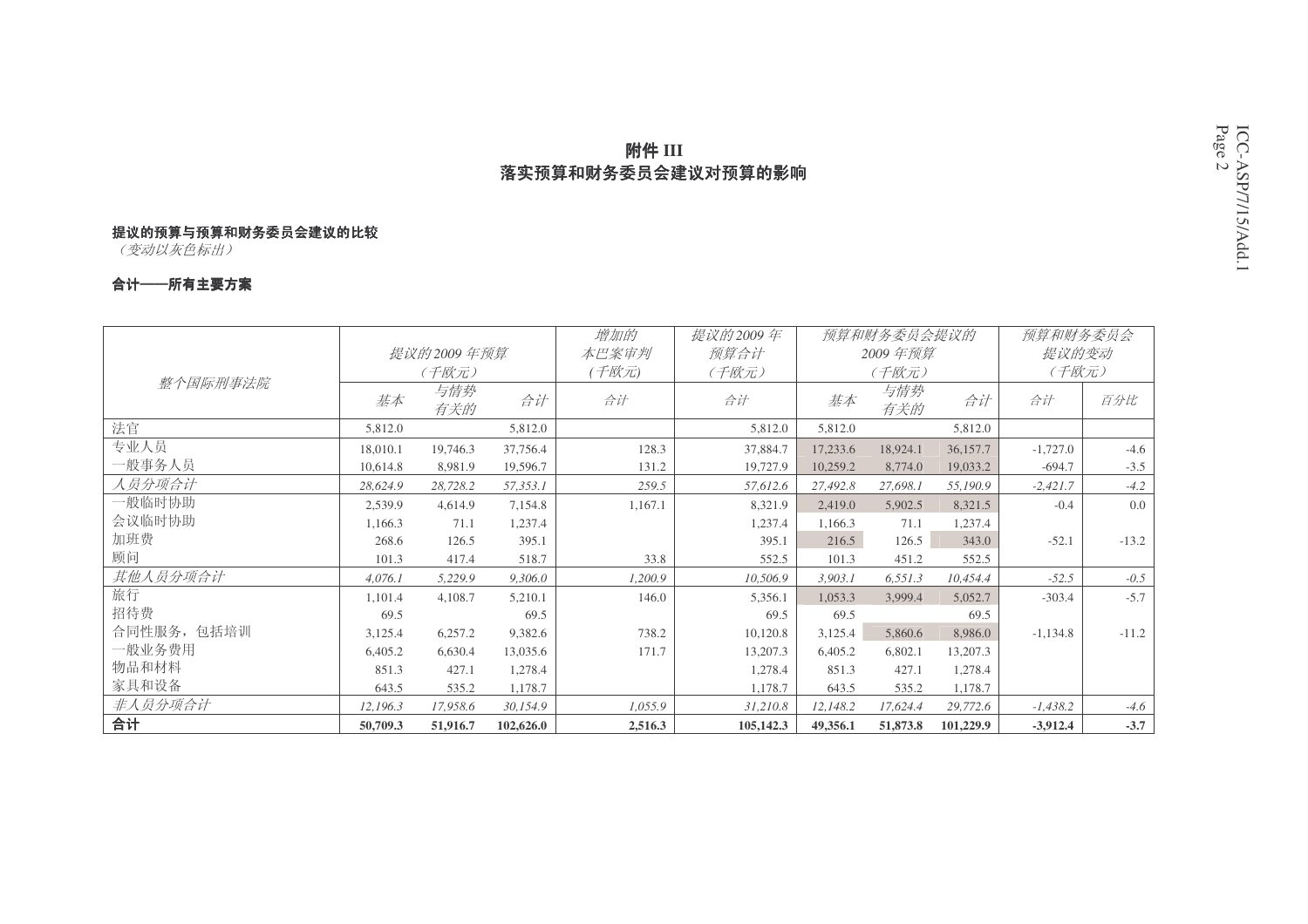|        |     | 提议的 2009年预算 |     |     | 预算和财务委员会—提议的 2009年预算 |     |    | 预算和财务委员会的改动 |       |        |
|--------|-----|-------------|-----|-----|----------------------|-----|----|-------------|-------|--------|
| 项目     |     | 子欧元)        |     |     | 千欧元)                 |     |    | 子欧元)        |       |        |
|        | 基本  | 与情势<br>有关的  | 合计  | 基本  | 与情势<br>有关的           | 合计  | 基本 | 与情势<br>有关的  | 合计    | 百分比    |
| 专业人员   | 172 | 217         | 389 | 168 | 211                  | 379 |    | -6          | $-10$ | $-2.6$ |
| 一般事务人员 | 177 | 196         | 373 | 174 | 191                  | 365 |    |             |       | $-2.1$ |
| 人员合计   | 349 | 413         | 762 | 342 | 402                  | 744 |    | $-11$       | $-18$ | $-2.4$ |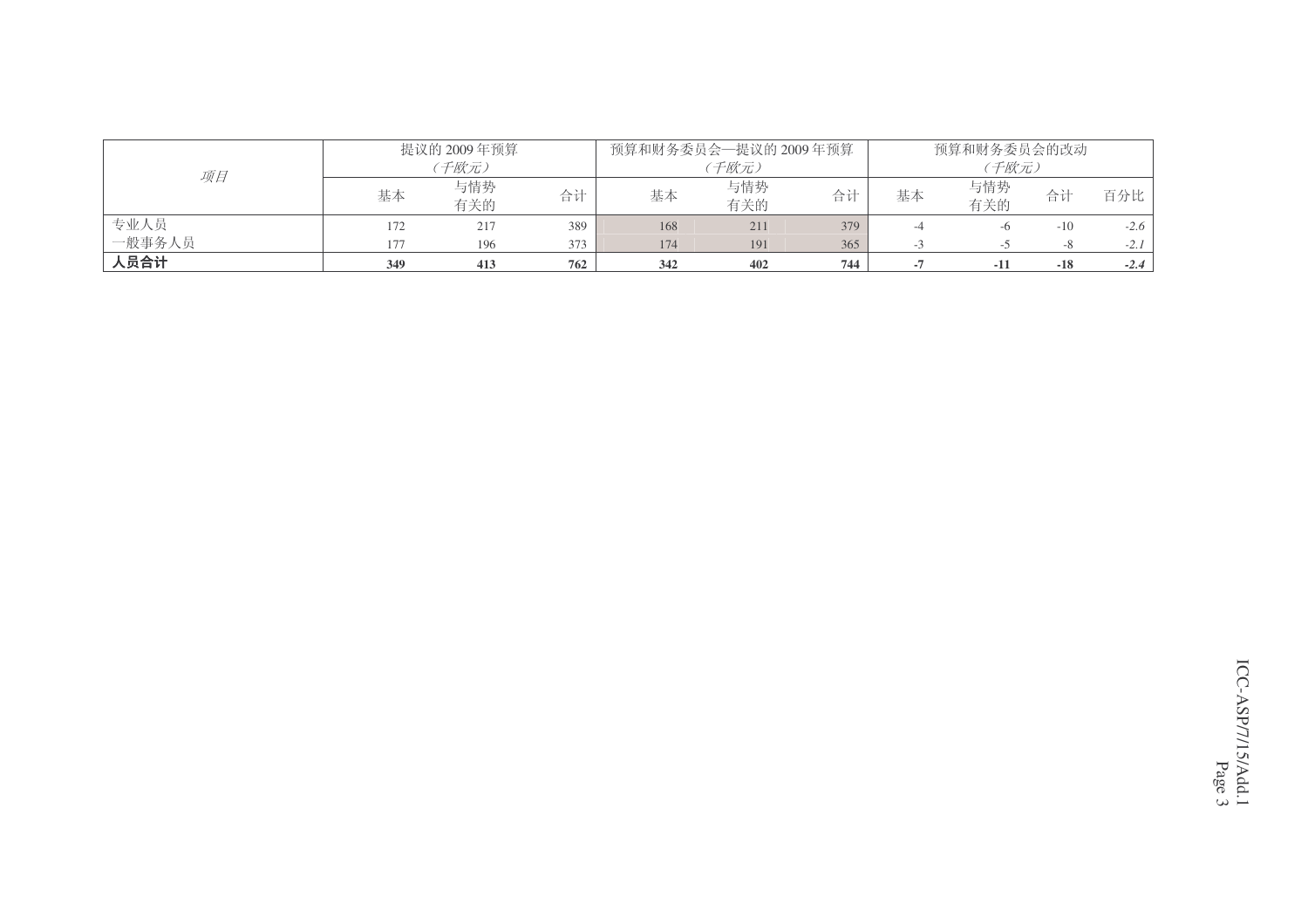#### 1. 主要方案 I ──司法部门

| 主要方案1       |         | 提议的2009年预算 |             | 增加的<br>本巴案审判 | 提议的2009年<br>预算合计     |            | 预算和财务委员会提议的<br>2009年预算 |          | 预算和财务委员会    | 提议的变动 |         |
|-------------|---------|------------|-------------|--------------|----------------------|------------|------------------------|----------|-------------|-------|---------|
|             |         | (千欧元)      |             | (千欧元)        | (千欧元)                |            | (千欧元)                  |          |             | (千欧元) |         |
|             | 基本      | 与情势<br>有关的 | 合计          | 合计           | 合计                   | 基本         | 与情势<br>有关的             | 合计       | 合计          |       | 百分比     |
| 法官          | 5,812.0 |            | 5,812.0     |              | 5,812.0              | 5,812.0    |                        | 5,812.0  |             |       |         |
| 专业人员        | 2,637.2 | 366.3      | 3,003.5     |              | 3.003.5              | 2,274.4    | 366.3                  | 2,640.7  | $-362.8$    |       | $-12.1$ |
| 一般事务人员      | 774.7   | 177.0      | 951.7       |              | 951.7                | 774.7      | 177.0                  | 951.7    |             |       |         |
| 人员分项合计      | 3,411.9 | 543.3      | 3,955.2     |              | 3,955.2              | 3,049.1    | 543.3                  | 3,592.4  | $-362.8$    |       | $-9.2$  |
| 我临时协助       | 201.8   | 85.6       | 287.4       |              | 287.4                | 494.8      | 85.6                   | 580.4    | 293.0       |       | 101.9   |
| 会议临时协助      |         |            |             |              |                      |            |                        |          |             |       |         |
| 加班费         |         |            |             |              |                      |            |                        |          |             |       |         |
| 顾问          | 16.2    |            | 16.2        |              | 16.2                 | 16.2       |                        | 16.2     |             |       |         |
| 其他人员分项合计    | 218.0   | 85.6       | 303.6       |              | 303.6                | 511.0      | 85.6                   | 596.6    | 293.0       |       | 96.5    |
| 旅行          | 191.8   | 31.5       | 223.3       |              | 223.3                | 191.8      | 31.5                   | 223.3    |             |       |         |
| 招待费         | 17.0    |            | 17.0        |              | 17.0                 | 17.0       |                        | 17.0     |             |       |         |
| 合同性服务, 包括培训 | 30.0    |            | 30.0        |              | 30.0                 | 30.0       |                        | 30.0     |             |       |         |
| 一般业务费用      | 55.8    |            | 55.8        |              | 55.8                 | 55.8       |                        | 55.8     |             |       |         |
| 物品和材料       | 5.0     |            | 5.0         |              | 5.0                  | 5.0        |                        | 5.0      |             |       |         |
| 家具和设备       |         |            |             |              |                      |            |                        |          |             |       |         |
| 非人员分项合计     | 299.6   | 31.5       | 331.1       |              | 331.1                | 299.6      | 31.5                   | 331.1    |             |       |         |
| 合计          | 9,741.5 | 660.4      | 10,401.9    |              | 10,401.9             | 9,671.7    | 660.4                  | 10,332.1 | $-69.8$     |       | $-0.7$  |
| 分配的维护费      |         |            |             |              |                      |            |                        |          |             |       |         |
|             | 155.9   | 12.8       | 168.7       |              | 168.7                | 155.9      | 12.8                   | 168.7    |             |       |         |
|             |         |            | 提议的 2009年预算 |              | 预算和财务委员会一提议的 2009年预算 |            |                        |          | 预算和财务委员会的改动 |       |         |
|             |         |            | (千欧元)       |              |                      | (千欧元)      |                        |          | (千欧元)       |       |         |
| 项目          |         | 基本         | 与情势<br>有关的  | 合计           | 基本                   | 与情势<br>有关的 | 合计                     | 基本       | 与情势<br>有关的  | 合计    | 百分比     |
| 专业人员        |         | 28         |             | 3<br>31      | 24                   |            | 3 <sup>1</sup><br>27   |          | $-4$        | $-4$  | $-12.9$ |
| 一般事务人员      |         | 13         |             | 3<br>16      | 13                   |            | 3<br>16                |          |             |       |         |
| 人员合计        |         | 41         |             | 47<br>6      | 37                   |            | 43<br>6                |          | $-4$        | $-4$  | $-8.5$  |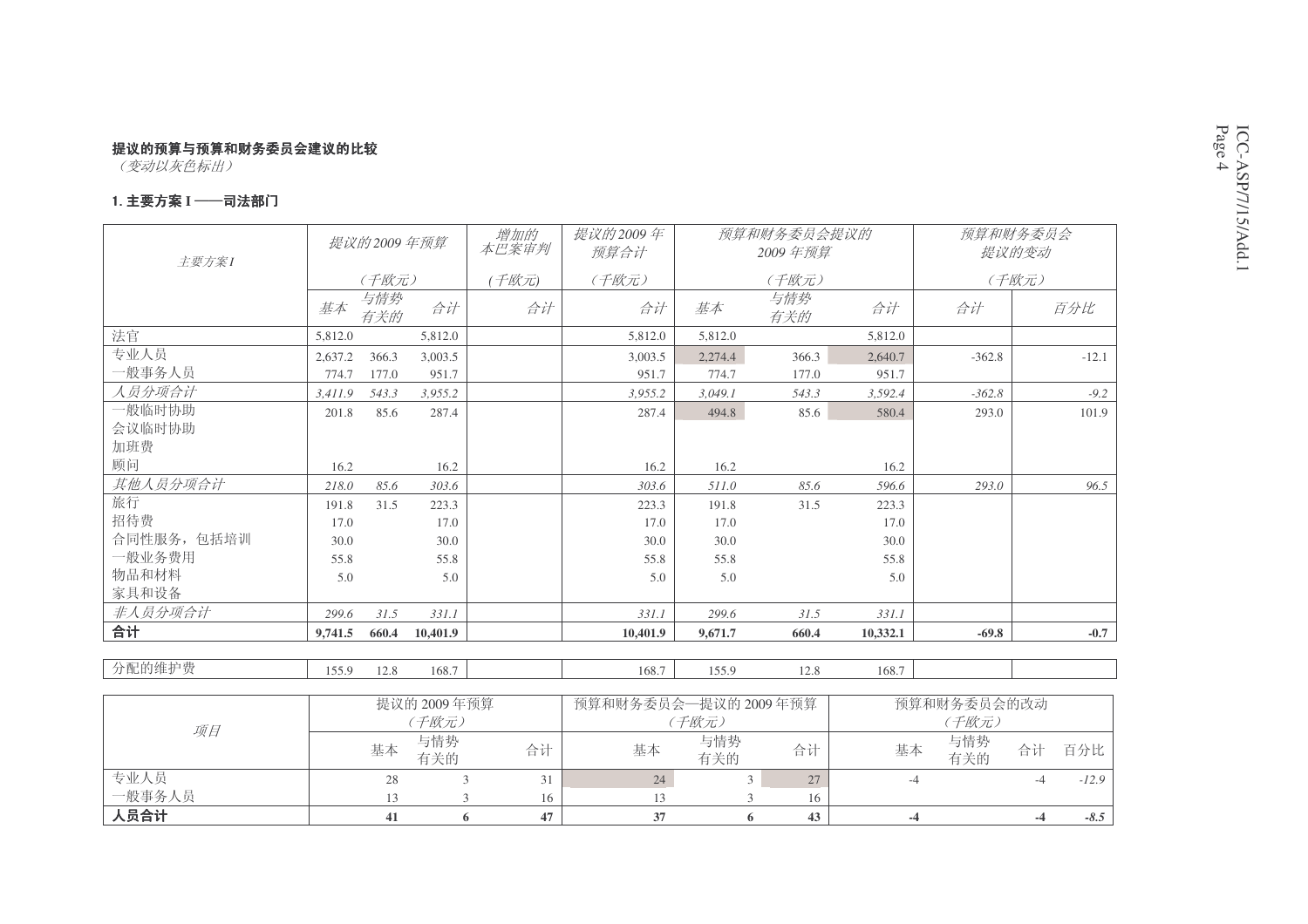#### 1. 1 方案 1100 ——院长会议

|               |         | 提议的2009年预算       | 增加的<br>本巴案审判 | 提议的2009年<br>预算合计    |            | 预算和财务委员会提议的<br>2009年预算 |         |             | 预算和财务委员会<br>提议的变动 |
|---------------|---------|------------------|--------------|---------------------|------------|------------------------|---------|-------------|-------------------|
| 院长会议和驻纽约联络办事处 |         | (千欧元)            | (千欧元)        | (千欧元)               |            | (千欧元)                  |         |             | (千欧元)             |
|               | 基本      | 与情势<br>合计<br>有关的 | 合计           | 合计                  | 基本         | 与情势<br>有关的             | 合计      | 合计          | 百分比               |
| 法官            | 1,002.0 | 1,002.0          |              | 1.002.0             | 1,002.0    |                        | 1,002.0 |             |                   |
| 专业人员          | 803.8   | 803.8            |              | 803.8               | 781.6      |                        | 781.6   | $-22.2$     | $-2.8$            |
| 一般事务人员        | 302.7   | 302.7            |              | 302.7               | 302.7      |                        | 302.7   |             |                   |
| 人员分项合计        | 1,106.5 | 1,106.5          |              | 1,106.5             | 1,084.3    |                        | 1,084.3 | $-22.2$     | $-2.0$            |
| 一般临时协助        | 66.3    | 66.3             |              | 66.3                | 66.3       |                        | 66.3    |             |                   |
| 会议临时协助        |         |                  |              |                     |            |                        |         |             |                   |
| 加班费           |         |                  |              |                     |            |                        |         |             |                   |
| 顾问            | 16.2    | 16.2             |              | 16.2                | 16.2       |                        | 16.2    |             |                   |
| 其他人员分项合计      | 82.5    | 82.5             |              | 82.5                | 82.5       |                        | 82.5    |             |                   |
| 旅行            | 94.5    | 94.5             |              | 94.5                | 94.5       |                        | 94.5    |             |                   |
| 招待费           | 16.0    | 16.0             |              | 16.0                | 16.0       |                        | 16.0    |             |                   |
| 合同性服务, 包括培训   | 15.0    | 15.0             |              | 15.0                | 15.0       |                        | 15.0    |             |                   |
| 一般业务费用        | 55.8    | 55.8             |              | 55.8                | 55.8       |                        | 55.8    |             |                   |
| 物品和材料         | 5.0     | 5.0              |              | 5.0                 | 5.0        |                        | 5.0     |             |                   |
| 家具和设备         |         |                  |              |                     |            |                        |         |             |                   |
| 非人员分项合计       | 186.3   | 186.3            |              | 186.3               | 186.3      |                        | 186.3   |             |                   |
| 合计            | 2,377.3 | 2,377.3          |              | 2,377.3             | 2,355.1    |                        | 2,355.1 | $-22.2$     | $-0.9$            |
|               |         |                  |              |                     |            |                        |         |             |                   |
| 分配的维护费        | 49.4    | 49.4             |              |                     | 49.4       |                        | 49.4    |             |                   |
|               |         |                  |              |                     |            |                        |         |             |                   |
|               |         | 提议的 2009年预算      |              | 预算和财务委员会一提议的2009年预算 |            |                        |         | 预算和财务委员会的改动 |                   |
| 项目            |         | (千欧元)            |              |                     | (千欧元)      |                        |         | (千欧元)       |                   |
|               |         | 与情势<br>基本<br>有关的 | 合计           | 基本                  | 与情势<br>有关的 | 合计                     | 基本      | 与情势<br>有关的  | 合计<br>百分比         |
| 专业人员          |         | 8                | 8            | 8                   |            | 8                      |         |             |                   |
| 一般事务人员        |         | 5                | 5            | 5                   |            | 5                      |         |             |                   |
| 人员合计          |         | 13               | 13           | 13                  |            | 13                     |         |             |                   |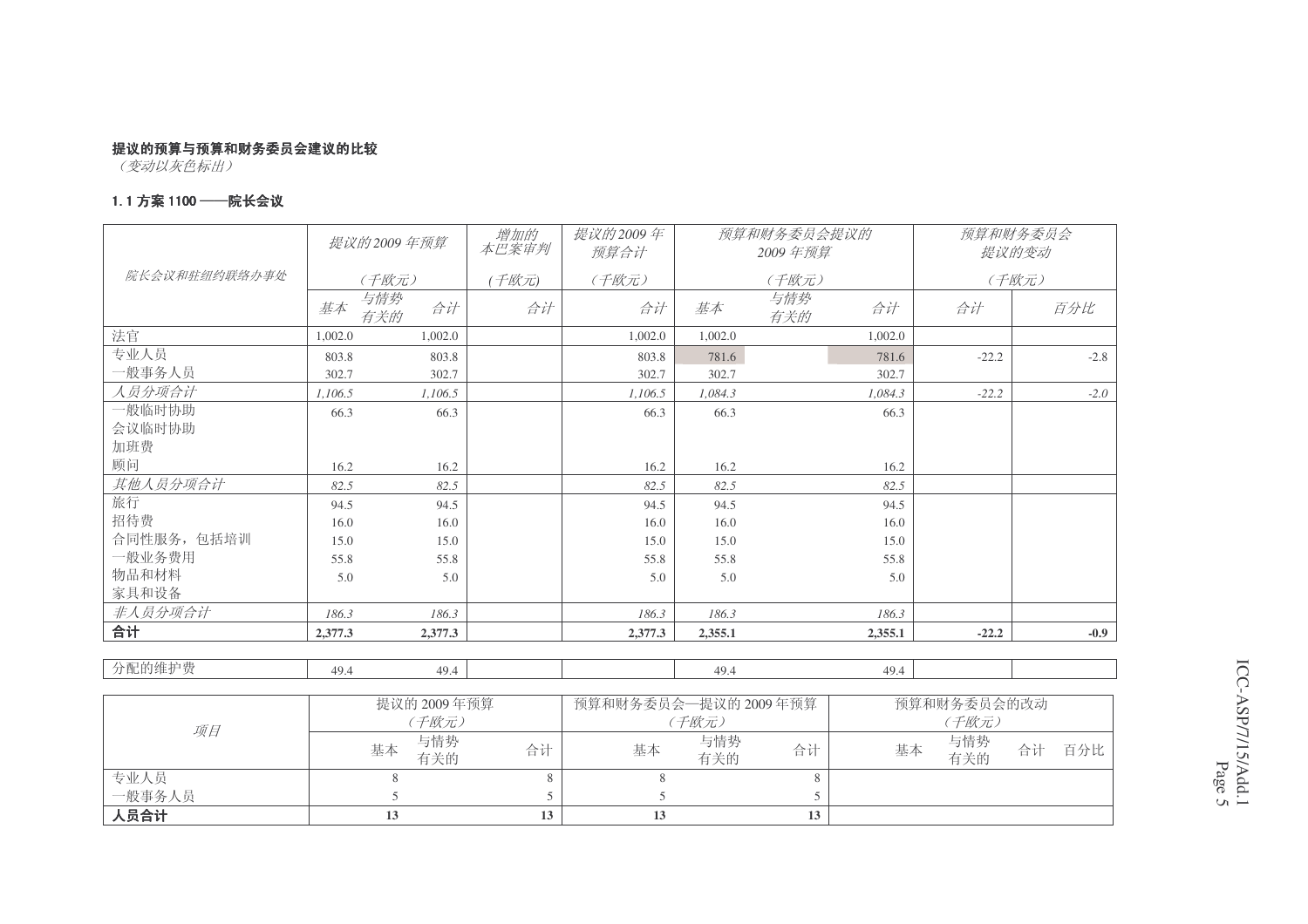————————————————————<br>(变动以灰色标出)

#### 1.2 方案 1200──分庭

一般事务人员

入员合计

|             |         | 提议的2009年预算 |                      | 增加的<br>本巴案审判 | 提议的2009年<br>预算合计     |            | 预算和财务委员会提议的<br>2009年预算 |         |                      | 预算和财务委员会<br>提议的变动 |         |
|-------------|---------|------------|----------------------|--------------|----------------------|------------|------------------------|---------|----------------------|-------------------|---------|
| 分庭          |         | (千欧元)      |                      | (千欧元)        | (千欧元)                |            | (千欧元)                  |         |                      | (千欧元)             |         |
|             | 基本      | 与情势<br>有关的 | 合计                   | 合计           | 合计                   | 基本         | 与情势<br>有关的             | 合计      | 合计                   |                   | 百分比     |
| 法官          | 4,810.0 |            | 4,810.0              |              | 4,810.0              | 4,810.0    |                        | 4.810.0 |                      |                   |         |
| 专业人员        | 1,833.4 | 366.3      | 2,199.7              |              | 2,199.7              | 1,492.8    | 366.3                  | 1,859.1 | $-340.6$             |                   | $-15.5$ |
| -般事务人员      | 472.0   | 177.0      | 649.0                |              | 649.0                | 472.0      | 177.0                  | 649.0   |                      |                   |         |
| 人员分项合计      | 2,305.4 | 543.3      | 2,848.7              |              | 2,848.7              | 1,964.8    | 543.3                  | 2,508.1 | $-340.6$             |                   | $-12.0$ |
| 一般临时协助      | 135.5   | 85.6       | 221.1                |              | 221.1                | 428.5      | 85.6                   | 514.1   | 293.0                |                   | 132.5   |
| 会议临时协助      |         |            |                      |              |                      |            |                        |         |                      |                   |         |
| 加班费         |         |            |                      |              |                      |            |                        |         |                      |                   |         |
| 顾问          |         |            |                      |              |                      |            |                        |         |                      |                   |         |
| 其他人员分项合计    | 135.5   | 85.6       | 221.1                |              | 221.1                | 428.5      | 85.6                   | 514.1   | 293.0                |                   | 132.5   |
| 旅行          | 97.3    | 31.5       | 128.8                |              | 128.8                | 97.3       | 31.5                   | 128.8   |                      |                   |         |
| 招待费         | 1.0     |            | 1.0                  |              | 1.0                  | 1.0        |                        | 1.0     |                      |                   |         |
| 合同性服务, 包括培训 | 15.0    |            | 15.0                 |              | 15.0                 | 15.0       |                        | 15.0    |                      |                   |         |
| 一般业务费用      |         |            |                      |              |                      |            |                        |         |                      |                   |         |
| 物品和材料       |         |            |                      |              |                      |            |                        |         |                      |                   |         |
| 家具和设备       |         |            |                      |              |                      |            |                        |         |                      |                   |         |
| 非人员分项合计     | 113.3   | 31.5       | 144.8                |              | 144.8                | 113.3      | 31.5                   | 144.8   |                      |                   |         |
| 合计          | 7,364.2 | 660.4      | 8,024.6              |              | 8.024.6              | 7.316.6    | 660.4                  | 7,977.0 | $-47.6$              |                   | $-0.6$  |
|             |         |            |                      |              |                      |            |                        |         |                      |                   |         |
| 分配的维护费      | 106.5   | 12.8       | 119.3                |              | 119.3                | 106.5      | 12.8                   | 119.3   |                      |                   |         |
|             |         |            |                      |              |                      |            |                        |         |                      |                   |         |
| 项目          |         |            | 提议的 2009年预算<br>(千欧元) |              | 预算和财务委员会一提议的 2009年预算 | (千欧元)      |                        |         | 预算和财务委员会的改动<br>(千欧元) |                   |         |
|             |         | 基本         | 与情势<br>有关的           | 合计           | 基本                   | 与情势<br>有关的 | 合计                     | 基本      | 与情势<br>有关的           | 合计                | 百分比     |
| 专业人员        |         | 20         |                      | 23<br>3      | 16                   |            | 19<br>$\mathfrak{Z}$   |         | $-4$                 | $-4$              | $-17.4$ |

**28 6 34 24 6 30 -4 -4** *-11.8*

员 8 3 11 | 8 3 11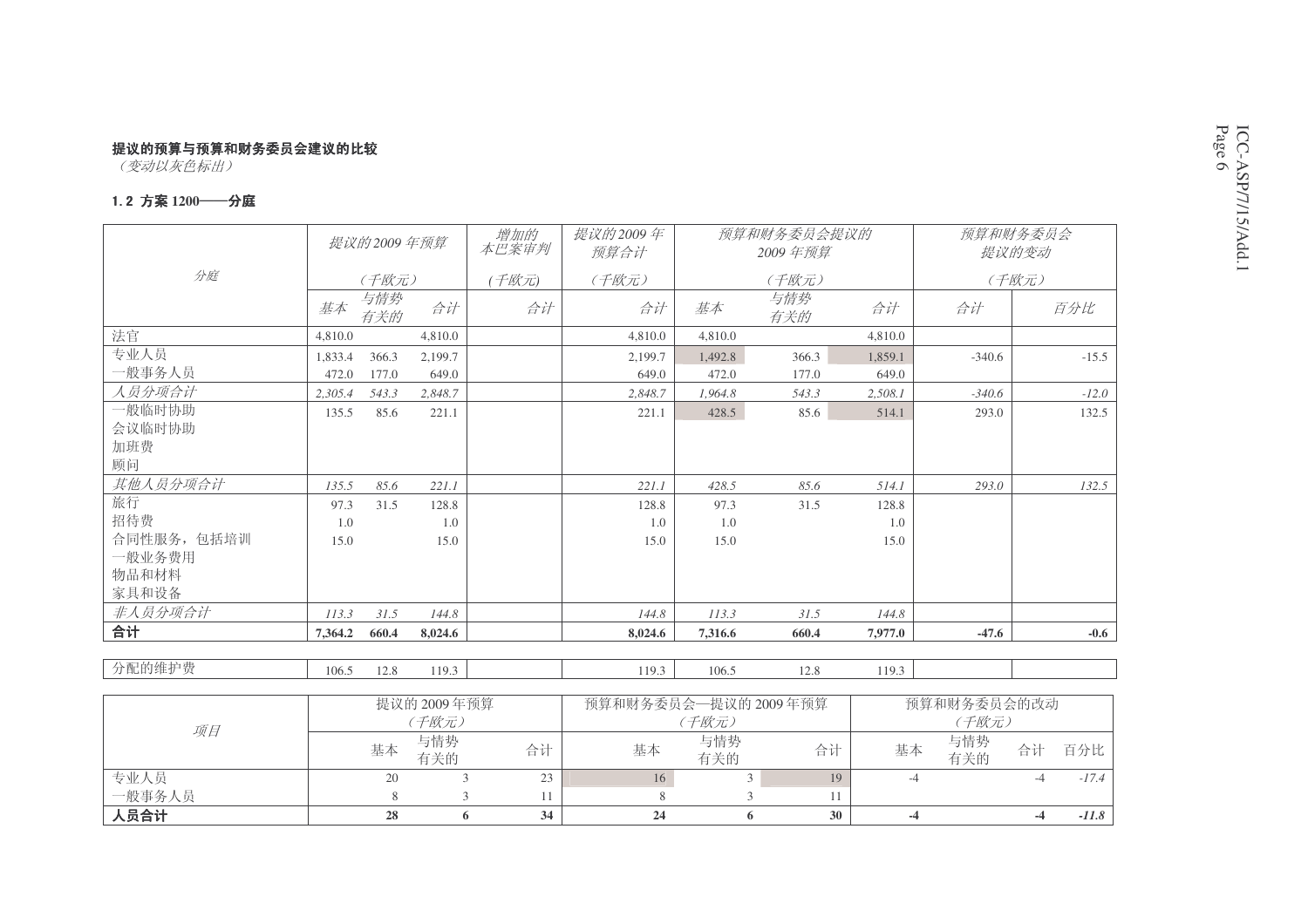#### 2. 主要方案 II ──检察官办公室

|             |         | 提议的 2009 年预算 |                                                                               | 增加的<br>本巴案审判 | 提议的2009年<br>预算合计     |         | 预算和财务委员会提议的<br>2009年预算 |          |                      | 预算和财务委员会<br>提议的变动 |
|-------------|---------|--------------|-------------------------------------------------------------------------------|--------------|----------------------|---------|------------------------|----------|----------------------|-------------------|
| 主要方案II      |         | (千欧元)        |                                                                               | 千欧元)         | (千欧元)                |         | (千欧元)                  |          |                      | (千欧元)             |
|             | 基本      | 与情势<br>有关的   | 合计                                                                            | 合计           | 合计                   | 基本      | 与情势<br>有关的             | 合计       | 合计                   | 百分比               |
| 专业人员        | 3.454.2 | 11.164.7     | 14.618.9                                                                      |              | 14.618.9             | 3.414.0 | 11,130.4               | 14.544.4 | $-74.5$              | $-0.5$            |
| -般事务人员      | 961.3   | 2,773.0      | 3,734.3                                                                       | 65.6         | 3.799.9              | 961.3   | 2.838.6                | 3,799.9  |                      |                   |
| 人员分项合计      | 4,415.5 | 13,937.7     | 18,353.2                                                                      | 65.6         | 18,418.8             | 4,375.3 | 13,969.0               | 18,344.3 | $-74.5$              | $-0.4$            |
| 一般临时协助      | 35.7    | 3,303.1      | 3.338.8                                                                       | 779.1        | 4.117.9              | 35.7    | 4.082.2                | 4,117.9  |                      |                   |
| 会议临时协助      |         |              |                                                                               |              |                      |         |                        |          |                      |                   |
| 加班费         | 15.0    |              | 15.0                                                                          |              | 15.0                 | 15.0    |                        | 15.0     |                      |                   |
| 顾问          |         | 71.4         | 71.4                                                                          | 33.8         | 105.2                |         | 105.2                  | 105.2    |                      |                   |
| 其他人员分项合计    | 50.7    | 3,374.5      | 3,425.2                                                                       | 812.9        | 4,238.1              | 50.7    | 4,187.4                | 4,238.1  |                      |                   |
| 旅行          | 185.0   | 1,851.8      | 2,036.8                                                                       | 128.4        | 2,165.2              | 185.0   | 1,980.2                | 2,165.2  |                      |                   |
| 招待费         | 10.0    |              | 10.0                                                                          |              | 10.0                 | 10.0    |                        | 10.0     |                      |                   |
| 合同性服务, 包括培训 | 51.2    | 309.5        | 360.7                                                                         | 5.0          | 365.7                | 51.2    | 314.5                  | 365.7    |                      |                   |
| 一般业务费用      |         | 274.6        | 274.6                                                                         |              | 274.6                |         | 274.6                  | 274.6    |                      |                   |
| 物品和材料       | 53.0    | 48.0         | 101.0                                                                         |              | 101.0                | 53.0    | 48.0                   | 101.0    |                      |                   |
| 家具和设备       |         | 30.0         | 30.0                                                                          |              | 30.0                 |         | 30.0                   | 30.0     |                      |                   |
| 非人员分项合计     | 299.2   | 2,513.9      | 2,813.1                                                                       | 133.4        | 2,946.5              | 299.2   | 2,647.3                | 2,946.5  |                      |                   |
| 合计          | 4,765.4 | 19,826.1     | 24,591.5                                                                      | 1,011.9      | 25,603.4             | 4,725.2 | 20,803.7               | 25,528.9 | $-74.5$              | $-0.3$            |
| 分配的维护费      | 182.5   | 559.7        | 742.2                                                                         |              | 742.2                | 182.5   | 559.7                  | 742.2    |                      |                   |
|             |         |              | 提议的 2009年预算<br>$($ $\mathcal{F}$ $\mathbb{R}$ $\mathcal{F}$ $\mathcal{F}$ $)$ |              | 预算和财务委员会—提议的 2009年预算 | (千麻元)   |                        |          | 预算和财务委员会的改动<br>(千麻元) |                   |

|             |    | 提议的 2009年预算 |     | 预算和财务委员会—提议的 2009年预算 |            |     | 预算和财务委员会的改动      |    |     |
|-------------|----|-------------|-----|----------------------|------------|-----|------------------|----|-----|
| 项目          |    | 子欧元)        |     |                      | 子欧元)       |     | (千欧元)            |    |     |
|             | 基本 | 与情势<br>有关的  | 合计  | 基本                   | 与情势<br>有关的 | 合计  | 与情势<br>基本<br>有关的 | 合计 | 百分比 |
| 专业人员        |    | 122         | 154 | 32                   | 122        | 154 |                  |    |     |
| 一般事务人员      | Iб | 47          | 63  | 16                   | 48         | 64  |                  |    | 1.6 |
| <b>、员合计</b> | 48 | 169         | 217 | 48                   | 170        | 218 |                  |    | 0.5 |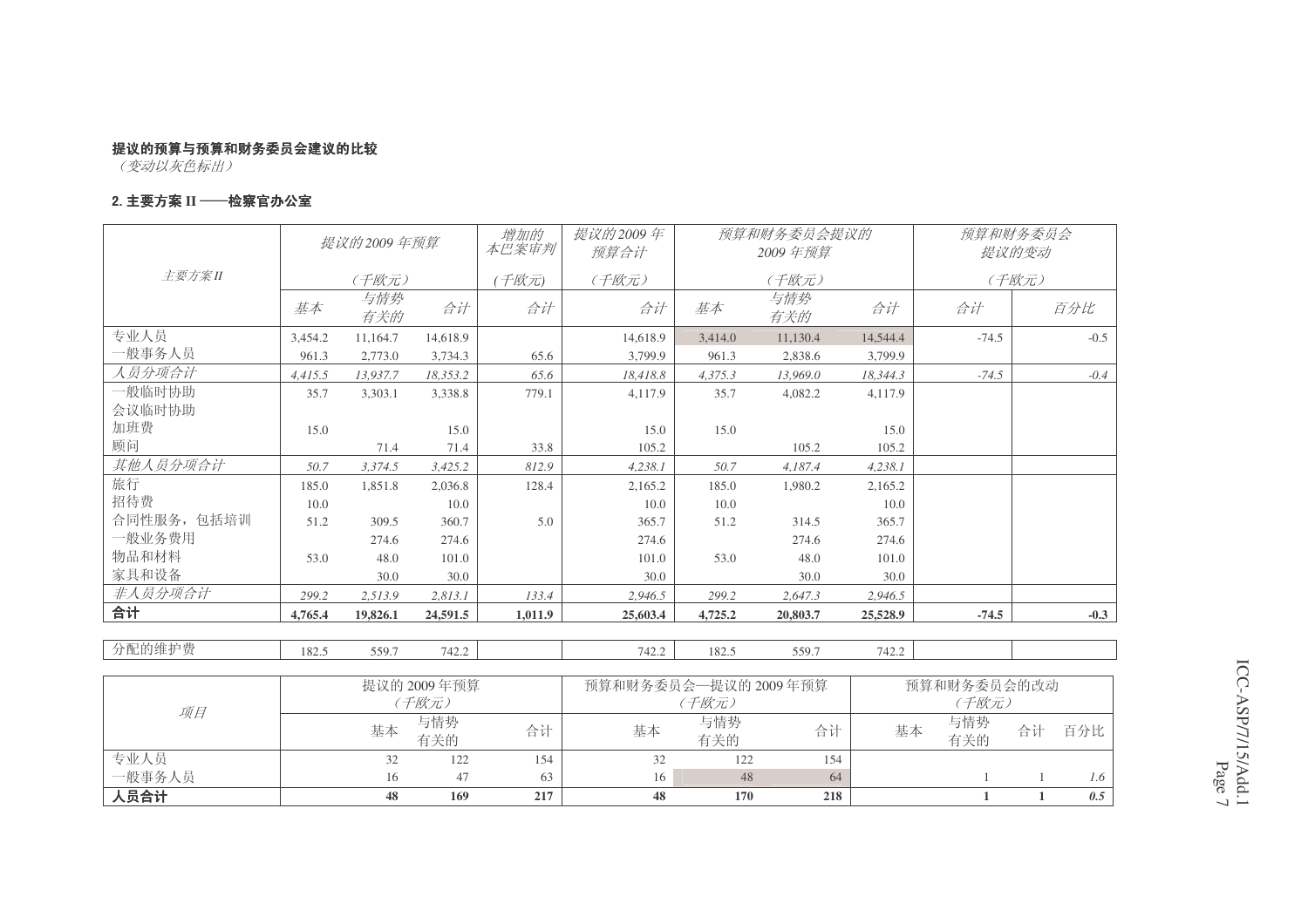————————————————————<br>(变动以灰色标出)

#### 2.1 方案 2100 ――检察官

|             |         |              |         | 增加的   | 提议的2009年 |         | 预算和财务委员会提议的 |         |         | 预算和财务委员会 |
|-------------|---------|--------------|---------|-------|----------|---------|-------------|---------|---------|----------|
|             |         | 提议的 2009 年预算 |         | 本巴案审判 | 预算合计     |         | 2009年预算     |         |         | 提议的变动    |
| 检察官         |         | (千欧元)        |         | 干欧元)  | (千欧元)    |         | (千欧元)       |         |         | (千欧元)    |
|             | 基本      | 与情势<br>有关的   | 合计      | 合计    | 合计       | 基本      | 与情势<br>有关的  | 合计      | 合计      | 百分比      |
| 专业人员        | 2.030.7 | 401.3        | 2.432.0 |       | 2,432.0  | 1.990.5 | 383.3       | 2,373.8 | $-58.2$ | $-2.4$   |
| 一般事务人员      | 607.3   | 590.0        | 1,197.3 | 65.6  | 1,262.9  | 607.3   | 655.6       | 1,262.9 |         |          |
| 人员分项合计      | 2,638.0 | 991.3        | 3,629.3 | 65.6  | 3,694.9  | 2,597.8 | 1,038.9     | 3,636.7 | $-58.2$ | $-1.6$   |
| 一般临时协助      | 35.7    | 1,400.5      | 1,436.2 | 88.7  | 1,524.9  | 35.7    | 1,489.2     | 1,524.9 |         |          |
| 会议临时协助      |         |              |         |       |          |         |             |         |         |          |
| 加班费         | 15.0    |              | 15.0    |       | 15.0     | 15.0    |             | 15.0    |         |          |
| 顾问          |         | 71.4         | 71.4    | 33.8  | 105.2    |         | 105.2       | 105.2   |         |          |
| 其他人员分项合计    | 50.7    | 1,471.9      | 1,522.6 | 122.5 | 1,645.1  | 50.7    | 1,594.4     | 1.645.1 |         |          |
| 旅行          | 98.3    | 349.2        | 447.5   | 34.7  | 482.2    | 98.3    | 383.9       | 482.2   |         |          |
| 招待费         | 10.0    |              | 10.0    |       | 10.0     | 10.0    |             | 10.0    |         |          |
| 合同性服务, 包括培训 | 51.2    | 249.5        | 300.7   | 5.0   | 305.7    | 51.2    | 254.5       | 305.7   |         |          |
| 一般业务费用      |         | 10.0         | 10.0    |       | 10.0     |         | 10.0        | 10.0    |         |          |
| 物品和材料       | 53.0    | 28.0         | 81.0    |       | 81.0     | 53.0    | 28.0        | 81.0    |         |          |
| 家具和设备       |         | 30.0         | 30.0    |       | 30.0     |         | 30.0        | 30.0    |         |          |
| 非人员分项合计     | 212.5   | 666.7        | 879.2   | 39.7  | 918.9    | 212.5   | 706.4       | 918.9   |         |          |
| 合计          | 2.901.2 | 3,129.9      | 6.031.1 | 227.8 | 6,258.9  | 2,861.0 | 3.339.7     | 6,200.7 | $-58.2$ | $-0.9$   |
|             |         |              |         |       |          |         |             |         |         |          |
| 分配的维护费      | 114.1   | 49.7         | 163.8   |       | 163.8    | 114.1   | 49.7        | 163.8   |         |          |
|             |         |              |         |       |          |         |             |         |         |          |

|        |    | 提议的 2009年预算 |    | 预算和财务委员会—提议的 2009年预算 |            |    |    | 预算和财务委员会的改动 |    |     |
|--------|----|-------------|----|----------------------|------------|----|----|-------------|----|-----|
| 项目     |    | 子欧元)        |    |                      | 子欧元)       |    |    | 子欧元)        |    |     |
|        | 基本 | 与情势<br>有关的  | 合计 | 基本                   | 与情势<br>有关的 | 合计 | 基本 | 与情势<br>有关的  | 合计 | 百分比 |
| 专业人员   | 20 |             | 25 | 20                   |            | 25 |    |             |    |     |
| 一般事务人员 |    | 10          | 20 | 10                   |            | 21 |    |             |    | 5.0 |
| 人员合计   | 30 |             | 45 | 30                   | 16         | 46 |    |             |    | 2.2 |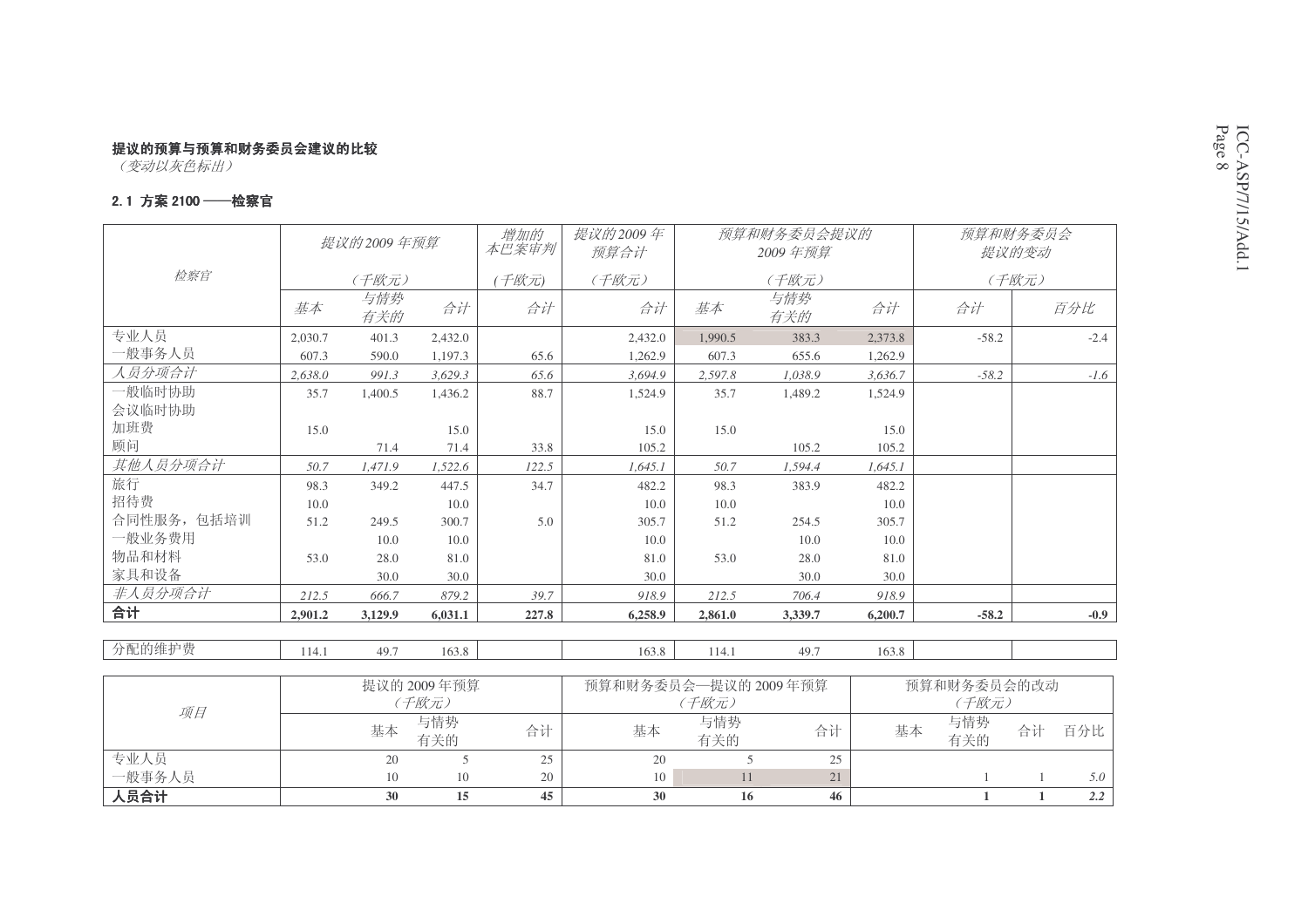————————————————————<br>(变动以灰色标出)

#### 2. 2 方案 2200 ――管辖权、互补和合作司

|            |       | 提议的2009年预算 |         | 增加的<br>本巴案审判 | 提议的2009年<br>预算合计 |       | 预算和财务委员会提议的<br>2009年预算 |         |    | 预算和财务委员会<br>提议的变动 |
|------------|-------|------------|---------|--------------|------------------|-------|------------------------|---------|----|-------------------|
| 管辖权、互补和合作司 |       | (千欧元)      |         | (千欧元)        | (千欧元)            |       | (千欧元)                  |         |    | (千欧元)             |
|            | 基本    | 与情势<br>有关的 | 合计      | 合计           | 合计               | 基本    | 与情势<br>有关的             | 合计      | 合计 | 百分比               |
| 专业人员       | 694.5 | 857.4      | 1.551.9 |              | 1,551.9          | 694.5 | 857.4                  | 1.551.9 |    |                   |
| 一般事务人员     | 118.0 |            | 118.0   |              | 118.0            | 118.0 |                        | 118.0   |    |                   |
| 人员分项合计     | 812.5 | 857.4      | 1,669.9 |              | 1.669.9          | 812.5 | 857.4                  | 1,669.9 |    |                   |
| 一般临时协助     |       |            |         | 67.8         | 67.8             |       | 67.8                   | 67.8    |    |                   |
| 会议临时协助     |       |            |         |              |                  |       |                        |         |    |                   |
| 加班费        |       |            |         |              |                  |       |                        |         |    |                   |
| 顾问         |       |            |         |              |                  |       |                        |         |    |                   |
| 其他人员分项合计   |       |            |         | 67.8         | 67.8             |       | 67.8                   | 67.8    |    |                   |
| 旅行         | 51.2  | 297.0      | 348.2   | 34.6         | 382.8            | 51.2  | 331.6                  | 382.8   |    |                   |
| 招待费        |       |            |         |              |                  |       |                        |         |    |                   |
| 合同性服务,包括培训 |       |            |         |              |                  |       |                        |         |    |                   |
| 一般业务费用     |       |            |         |              |                  |       |                        |         |    |                   |
| 物品和材料      |       |            |         |              |                  |       |                        |         |    |                   |
| 家具和设备      |       |            |         |              |                  |       |                        |         |    |                   |
| 非人员分项合计    | 51.2  | 297.0      | 348.2   | 34.6         | 382.8            | 51.2  | 331.6                  | 382.8   |    |                   |
| 合计         | 863.7 | 1,154.4    | 2,018.1 | 102.4        | 2,120.5          | 863.7 | 1,256.8                | 2,120.5 |    |                   |
|            |       |            |         |              |                  |       |                        |         |    |                   |
| 分配的维护费     | 30.4  | 29.8       | 60.2    |              | 60.2             | 30.4  | 29.8                   | 60.2    |    |                   |

|        |    | 提议的 2009 年预算 |    | 预算和财务委员会—提议的 2009年预算 |            |    |    | 预算和财务委员会的改动 |    |     |
|--------|----|--------------|----|----------------------|------------|----|----|-------------|----|-----|
| 项目     |    | (千欧元)        |    |                      | (千欧元)      |    |    | (千欧元)       |    |     |
|        | 基本 | 与情势<br>有关的   | 合计 | 基本                   | 与情势<br>有关的 | 合计 | 基本 | 与情势<br>有关的  | 合计 | 百分比 |
| 专业人员   |    |              |    |                      |            |    |    |             |    |     |
| 一般事务人员 |    |              |    |                      |            |    |    |             |    |     |
| 人员合计   |    |              | 17 |                      |            | 17 |    |             |    |     |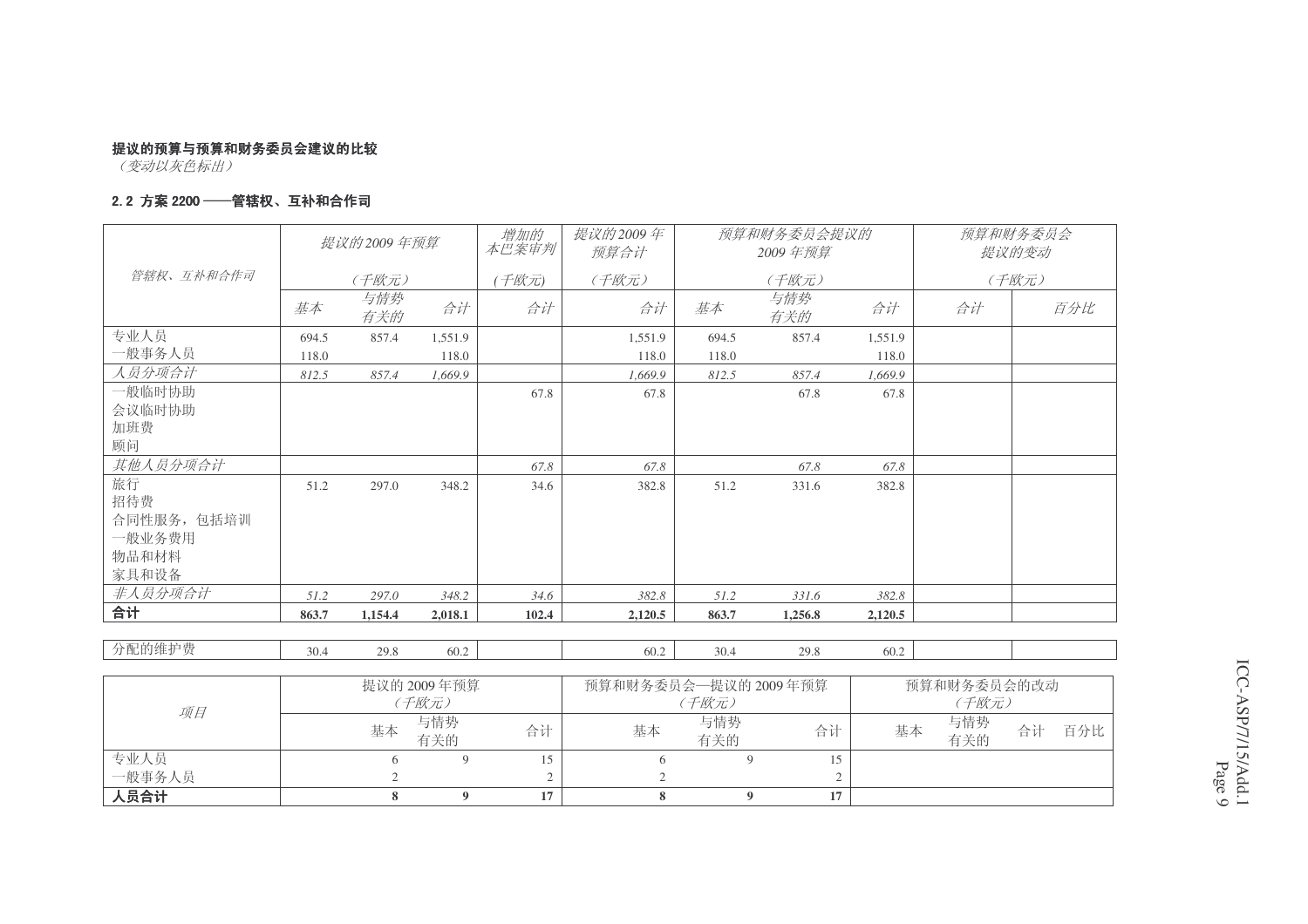————————————————————<br>(变动以灰色标出)

#### 2.3 方案 2300 ——调查司

|             |       | 提议的 2009 年预算 |          | 增加的<br>本巴案审判 | 提议的2009年<br>预算合计 |       | 预算和财务委员会提议的<br>2009年预算 |          |    | 预算和财务委员会<br>提议的变动 |
|-------------|-------|--------------|----------|--------------|------------------|-------|------------------------|----------|----|-------------------|
| 调查司         |       | (千欧元)        |          | (千欧元)        | (千欧元)            |       | (千欧元)                  |          |    | (千欧元)             |
|             | 基本    | 与情势<br>有关的   | 合计       | 合计           | 合计               | 基本    | 与情势<br>有关的             | 合计       | 合计 | 百分比               |
| 专业人员        | 273.4 | 6,976.8      | 7,250.2  |              | 7,250.2          | 273.4 | 6,976.8                | 7,250.2  |    |                   |
| 一般事务人员      | 118.0 | 1,770.0      | 1,888.0  |              | 1,888.0          | 118.0 | 1,770.0                | 1,888.0  |    |                   |
| 人员分项合计      | 391.4 | 8,746.8      | 9,138.2  |              | 9,138.2          | 391.4 | 8,746.8                | 9,138.2  |    |                   |
| 一般临时协助      |       | 1,684.0      | 1.684.0  | 107.4        | 1,791.4          |       | 1.791.4                | 1,791.4  |    |                   |
| 会议临时协助      |       |              |          |              |                  |       |                        |          |    |                   |
| 加班费         |       |              |          |              |                  |       |                        |          |    |                   |
| 顾问          |       |              |          |              |                  |       |                        |          |    |                   |
| 其他人员分项合计    |       | 1,684.0      | 1,684.0  | 107.4        | 1,791.4          |       | 1,791.4                | 1,791.4  |    |                   |
| 旅行          | 1.4   | 1,040.3      | 1,041.7  | 46.1         | 1,087.8          | 1.4   | 1,086.4                | 1,087.8  |    |                   |
| 招待费         |       |              |          |              |                  |       |                        |          |    |                   |
| 合同性服务, 包括培训 |       | 60.0         | 60.0     |              | 60.0             |       | 60.0                   | 60.0     |    |                   |
| 一般业务费用      |       | 264.6        | 264.6    |              | 264.6            |       | 264.6                  | 264.6    |    |                   |
| 物品和材料       |       | 20.0         | 20.0     |              | 20.0             |       | 20.0                   | 20.0     |    |                   |
| 家具和设备       |       |              |          |              |                  |       |                        |          |    |                   |
| 非人员分项合计     | 1.4   | 1,384.9      | 1,386.3  | 46.1         | 1,432.4          | 1.4   | 1,431.0                | 1,432.4  |    |                   |
| 合计          | 392.8 | 11,815.7     | 12,208.5 | 153.5        | 12,362.0         | 392.8 | 11,969.2               | 12,362.0 |    |                   |
|             |       |              |          |              |                  |       |                        |          |    |                   |

分配的维护费

0 357.7 376.7 | 376.7 | 376.7 | 376.7 | 357.7 376.7

19.0

|        |    | 提议的 2009年预算 |     | 预算和财务委员会—提议的 2009年预算 | 预算和财务委员会的改动 |     |    |            |        |     |
|--------|----|-------------|-----|----------------------|-------------|-----|----|------------|--------|-----|
| 项目     |    | (千欧元)       |     |                      | (千欧元)       |     |    |            | ^ 千欧元) |     |
|        | 基本 | 与情势<br>有关的  | 合计  | 基本                   | 与情势<br>有关的  | 合计  | 基本 | 与情势<br>有关的 | 合计     | 百分比 |
| 专业人员   |    | 78          | 81  |                      | 78          | 81  |    |            |        |     |
| 一般事务人员 |    | 30          | 32  |                      | 30          | 32  |    |            |        |     |
| 、员合计   |    | 108         | 113 |                      | 108         | 113 |    |            |        |     |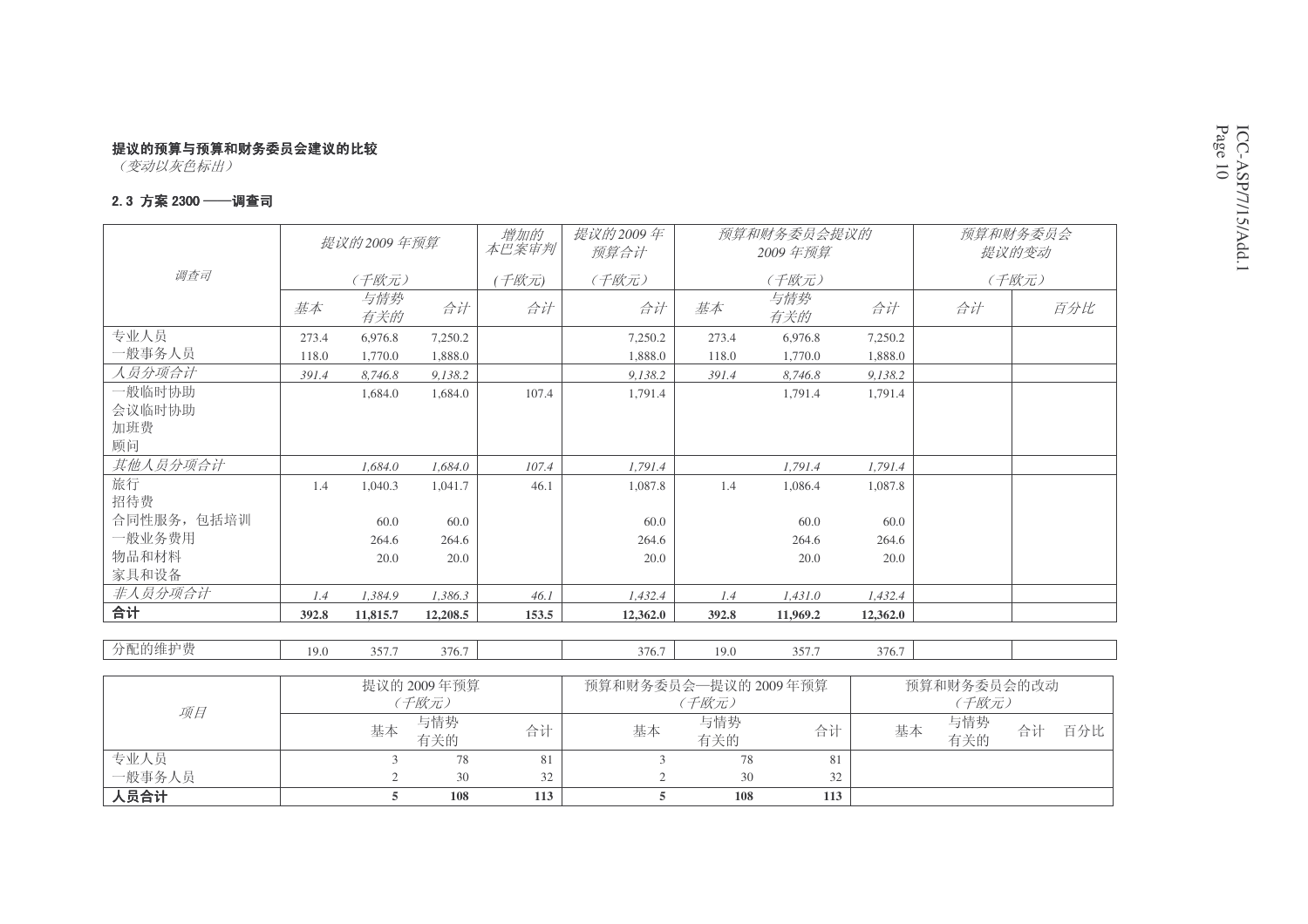————————————————————<br>(变动以灰色标出)

#### 2.4 方案 2400 ——起诉司

|             |       | 提议的 2009 年预算<br>本巴案审判 |         |       | 提议的2009年<br>预算合计 | 预算和财务委员会提议的<br>2009年预算 |            |         | 预算和财务委员会<br>提议的变动 |        |  |
|-------------|-------|-----------------------|---------|-------|------------------|------------------------|------------|---------|-------------------|--------|--|
| 起诉司         |       | (千欧元)                 |         | (千欧元) | (千欧元)            | (千欧元)                  |            |         | (千欧元)             |        |  |
|             | 基本    | 与情势<br>有关的            | 合计      | 合计    | 合计               | 基本                     | 与情势<br>有关的 | 合计      | 合计                | 百分比    |  |
| 专业人员        | 455.6 | 2,929.2               | 3.384.8 |       | 3,384.8          | 455.6                  | 2,912.9    | 3,368.5 | $-16.3$           | $-0.5$ |  |
| 一般事务人员      | 118.0 | 413.0                 | 531.0   |       | 531.0            | 118.0                  | 413.0      | 531.0   |                   |        |  |
| 人员分项合计      | 573.6 | 3,342.2               | 3,915.8 |       | 3,915.8          | 573.6                  | 3,325.9    | 3,899.5 | $-16.3$           | $-0.4$ |  |
| 一般临时协助      |       | 218.6                 | 218.6   | 515.2 | 733.8            |                        | 733.8      | 733.8   |                   |        |  |
| 会议临时协助      |       |                       |         |       |                  |                        |            |         |                   |        |  |
| 加班费         |       |                       |         |       |                  |                        |            |         |                   |        |  |
| 顾问          |       |                       |         |       |                  |                        |            |         |                   |        |  |
| 其他人员分项合计    |       | 218.6                 | 218.6   | 515.2 | 733.8            |                        | 733.8      | 733.8   |                   |        |  |
| 旅行          | 34.1  | 165.3                 | 199.4   | 13.0  | 212.4            | 34.1                   | 178.3      | 212.4   |                   |        |  |
| 招待费         |       |                       |         |       |                  |                        |            |         |                   |        |  |
| 合同性服务, 包括培训 |       |                       |         |       |                  |                        |            |         |                   |        |  |
| 一般业务费用      |       |                       |         |       |                  |                        |            |         |                   |        |  |
| 物品和材料       |       |                       |         |       |                  |                        |            |         |                   |        |  |
| 家具和设备       |       |                       |         |       |                  |                        |            |         |                   |        |  |
| 非人员分项合计     | 34.1  | 165.3                 | 199.4   | 13.0  | 212.4            | 34.1                   | 178.3      | 212.4   |                   |        |  |
| 合计          | 607.7 | 3,726.1               | 4,333.8 | 528.2 | 4,862.0          | 607.7                  | 4,238.0    | 4,845.7 | $-16.3$           | $-0.3$ |  |

分配的维护费

0 122.5 141.5 1 141.5 141.5 19.0 122.5 141.5

19.0

|        |    | 提议的 2009 年预算 |    | 预算和财务委员会—提议的 2009年预算 | 预算和财务委员会的改动 |    |    |            |    |     |
|--------|----|--------------|----|----------------------|-------------|----|----|------------|----|-----|
| 项目     |    | (千欧元)        |    |                      | (千欧元)       |    |    | (千欧元)      |    |     |
|        | 基本 | 与情势<br>有关的   | 合计 | 基本                   | 与情势<br>有关的  | 合计 | 基本 | 与情势<br>有关的 | 合计 | 百分比 |
| 专业人员   |    | 30           | 33 |                      | 30          | 33 |    |            |    |     |
| 一般事务人员 |    |              |    |                      |             |    |    |            |    |     |
| 人员合计   |    | 37           | 42 |                      | 37          | 42 |    |            |    |     |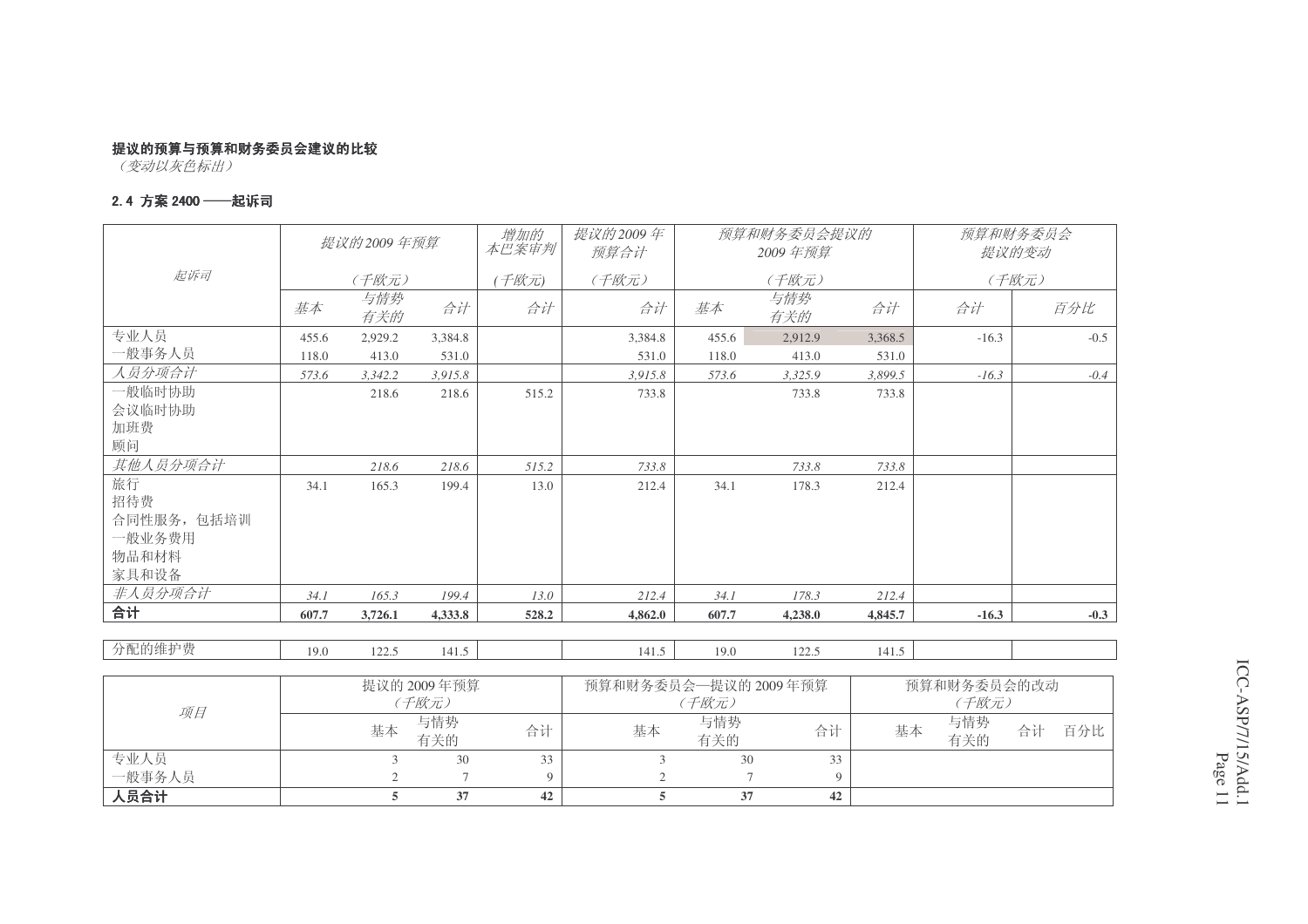#### 3. 主要方案 III ——书记官处

|             |          | 提议的2009年预算  |          |         | 提议的2009年<br>预算合计     | 预算和财务委员会提议的<br>2009 年预算 |            |          | 预算和财务委员会<br>提议的变动 |         |  |
|-------------|----------|-------------|----------|---------|----------------------|-------------------------|------------|----------|-------------------|---------|--|
| 主要方案III     |          | (千欧元)       |          | 千欧元)    | (千欧元)                |                         | (千欧元)      |          |                   | (千欧元)   |  |
|             | 基本       | 与情势<br>有关的  | 合计       | 合计      | 合计                   | 基本                      | 与情势<br>有关的 | 合计       | 合计                | 百分比     |  |
| 专业人员        | 10.702.5 | 8.063.4     | 18.765.9 | 128.3   | 18,894.2             | 10.269.4                | 7.280.7    | 17.550.1 | $-1,344.1$        | $-7.1$  |  |
| 一般事务人员      | 8,431.2  | 6,031.9     | 14,463.1 | 65.6    | 14,528.7             | 8,097.0                 | 5,758.4    | 13,855.4 | $-673.3$          | $-4.6$  |  |
| 人员分项合计      | 19,133.7 | 14,095.3    | 33,229.0 | 193.9   | 33,422.9             | 18,366.4                | 13,039.1   | 31,405.5 | $-2,017.4$        | $-6.0$  |  |
| 一般临时协助      | 1,551.3  | 1,201.8     | 2,753.1  | 388.0   | 3,141.1              | 1,518.5                 | 1,710.3    | 3,228.8  | 87.7              | 2.8     |  |
| 会议临时协助      | 305.7    | 71.1        | 376.8    |         | 376.8                | 305.7                   | 71.1       | 376.8    |                   |         |  |
| 加班费         | 223.6    | 126.5       | 350.1    |         | 350.1                | 171.5                   | 126.5      | 298.0    | $-52.1$           | $-14.9$ |  |
| 顾问          | 44.0     | 319.0       | 363.0    |         | 363.0                | 44.0                    | 319.0      | 363.0    |                   |         |  |
| 其他人员分项合计    | 2,124.6  | 1,718.4     | 3,843.0  | 388.0   | 4,231.0              | 2,039.7                 | 2,226.9    | 4,266.6  | 35.6              | 0.8     |  |
| 旅行          | 268.1    | 2,150.3     | 2,418.4  | 17.6    | 2,436.0              | 241.0                   | 1,912.6    | 2,153.6  | $-282.4$          | $-11.6$ |  |
| 招待费         | 10.0     |             | 10.0     |         | 10.0                 | 10.0                    |            | 10.0     |                   |         |  |
| 合同性服务, 包括培训 | 1,943.4  | 5,850.6     | 7.794.0  | 733.2   | 8,527.2              | 1,943.4                 | 5,449.0    | 7,392.4  | $-1,134.8$        | $-13.3$ |  |
| 一般业务费用      | 6,266.4  | 6,337.8     | 12,604.2 | 171.7   | 12,775.9             | 6,266.4                 | 6,509.5    | 12,775.9 |                   |         |  |
| 物品和材料       | 732.3    | 379.1       | 1,111.4  |         | 1,111.4              | 732.3                   | 379.1      | 1,111.4  |                   |         |  |
| 家具和设备       | 613.5    | 493.8       | 1,107.3  |         | 1,107.3              | 613.5                   | 493.8      | 1,107.3  |                   |         |  |
| 非人员分项合计     | 9.833.7  | 15,211.6    | 25,045.3 | 922.5   | 25,967.8             | 9,806.6                 | 14,744.0   | 24,550.6 | $-1,417.2$        | $-5.5$  |  |
| 合计          | 31,092.0 | 31,025.3    | 62,117.3 | 1,504.4 | 63,621.7             | 30,212.7                | 30,010.0   | 60,222.7 | $-3,399.0$        | $-5.3$  |  |
| 分配的维护费      | $-403.1$ | $-576.7$    | $-979.8$ |         | $-979.8$             | $-403.1$                | $-576.7$   | $-979.8$ |                   |         |  |
|             |          | 提议的 2009年预算 |          |         | 预算和财冬委员会—提议的 2009年预算 |                         |            |          | 预算和财冬委员会的改动       |         |  |

|        |     | 提议的 2009年预算 |     | 预算和财务委员会—提议的 2009年预算 | 预算和财务委员会的改动 |     |    |            |       |        |
|--------|-----|-------------|-----|----------------------|-------------|-----|----|------------|-------|--------|
| 项目     |     | 千欧元)        |     |                      | 千欧元)        |     |    |            | 千欧元)  |        |
|        | 基本  | 与情势<br>有关的  | 合计  | 基本                   | 与情势<br>有关的  | 合计  | 基本 | 与情势<br>有关的 | 合计    | 百分比    |
| 专业人员   | 102 | 90          | 192 | 101                  | 84          | 185 |    |            |       | $-3.6$ |
| 一般事务人员 | 141 | 146         | 287 | 138                  | 140         | 278 | -2 |            |       | $-3.1$ |
| 人员合计   | 243 | 236         | 479 | 239                  | 224         | 463 |    |            | $-16$ | $-3.3$ |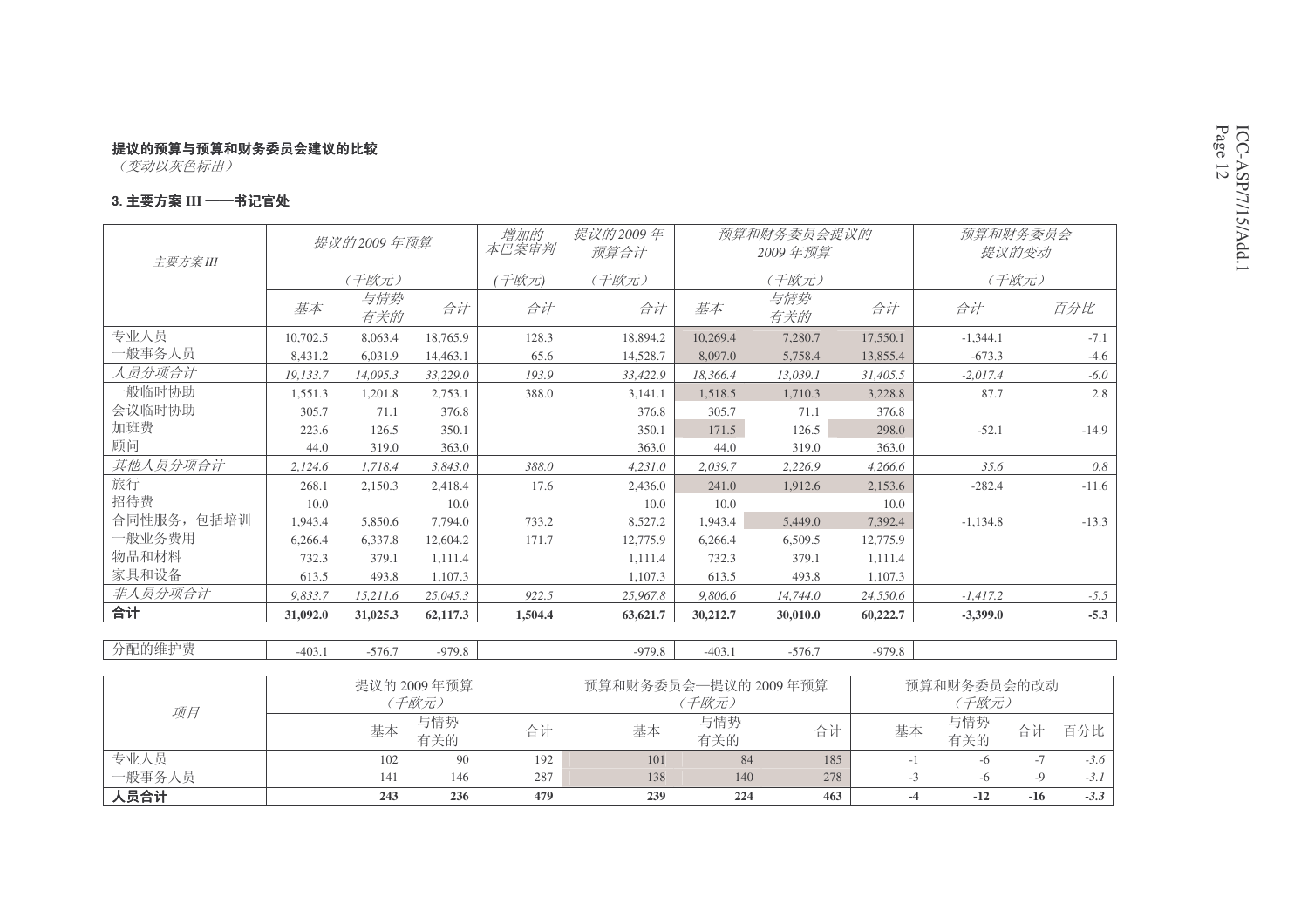专业人员 21 5 26 21 5 26

42 15 57 42 15 57

**63 20 83 63 20 83**

(变动以灰色标出)

一般事务人员

入员合计

#### 3. 1 方案 3100 ――书记官长办公室

|             |         | 提议的 2009 年预算 |            | 增加的<br>本巴案审判 | 提议的2009年<br>预算合计     |            | 预算和财务委员会提议的<br>2009年预算 |         | 预算和财务委员会<br>提议的变动 |           |  |
|-------------|---------|--------------|------------|--------------|----------------------|------------|------------------------|---------|-------------------|-----------|--|
| 书记官长办公室     |         | (千欧元)        |            | (千欧元)        | (千欧元)                |            | (千欧元)                  |         |                   | (千欧元)     |  |
|             | 基本      | 与情势<br>有关的   | 合计         | 合计           | 合计                   | 基本         | 与情势<br>有关的             | 合计      | 合计                | 百分比       |  |
| 专业人员        | 2.416.2 | 472.4        | 2,888.6    |              | 2.888.6              | 2.319.4    | 440.5                  | 2.759.9 | $-128.7$          | $-4.5$    |  |
| 一般事务人员      | 2,512.6 | 1,260.0      | 3,772.6    |              | 3,772.6              | 2,457.0    | 1,240.5                | 3,697.5 | $-75.1$           | $-2.0$    |  |
| 人员分项合计      | 4,928.8 | 1,732.4      | 6,661.2    |              | 6,661.2              | 4,776.4    | 1,681.0                | 6,457.4 | $-203.8$          | $-3.1$    |  |
| 一般临时协助      | 1,114.0 |              | 1,114.0    |              | 1,114.0              | 1,114.0    |                        | 1,114.0 |                   |           |  |
| 会议临时协助      |         |              |            |              |                      |            |                        |         |                   |           |  |
| 加班费         | 130.6   | 91.5         | 222.1      |              | 222.1                | 78.5       | 91.5                   | 170.0   | $-52.1$           | $-23.5$   |  |
| 顾问          |         |              |            |              |                      |            |                        |         |                   |           |  |
| 其他人员分项合计    | 1.244.6 | 91.5         | 1.336.1    |              | 1.336.1              | 1,192.5    | 91.5                   | 1.284.0 | $-52.1$           | $-3.9$    |  |
| 旅行          | 81.5    | 505.3        | 586.8      |              | 586.8                | 73.3       | 454.8                  | 528.1   | $-58.7$           | $-10.0$   |  |
| 招待费         | 10.0    |              | 10.0       |              | 10.0                 | 10.0       |                        | 10.0    |                   |           |  |
| 合同性服务, 包括培训 | 442.5   | 299.7        | 742.2      |              | 742.2                | 442.5      | 299.7                  | 742.2   |                   |           |  |
| 一般业务费用      | 149.0   | 52.5         | 201.5      |              | 201.5                | 149.0      | 52.5                   | 201.5   |                   |           |  |
| 物品和材料       | 74.3    | 31.2         | 105.5      |              | 105.5                | 74.3       | 31.2                   | 105.5   |                   |           |  |
| 家具和设备       | 15.3    |              | 15.3       |              | 15.3                 | 15.3       |                        | 15.3    |                   |           |  |
| 非人员分项合计     | 772.6   | 888.7        | 1,661.3    |              | 1,661.3              | 764.4      | 838.2                  | 1,602.6 | $-58.7$           | $-3.5$    |  |
| 合计          | 6,946.0 | 2,712.6      | 9,658.6    |              | 9,658.6              | 6,733.3    | 2,610.7                | 9,344.0 | $-314.6$          | $-3.3$    |  |
|             |         |              |            |              |                      |            |                        |         |                   |           |  |
| 分配的维护费      | 239.6   | 42.6         | 282.1      |              | 282.1                | 239.6      | 42.6                   | 282.1   |                   |           |  |
|             |         |              |            |              |                      |            |                        |         |                   |           |  |
|             |         | 提议的 2009年预算  |            |              | 预算和财务委员会一提议的 2009年预算 |            |                        |         | 预算和财务委员会的改动       |           |  |
| 项目          |         | (千欧元)        |            |              |                      | (千欧元)      |                        |         | (千欧元)             |           |  |
|             |         | 基本           | 与情势<br>有关的 | 合计           | 基本                   | 与情势<br>有关的 | 合计                     | 基本      | 与情势<br>有关的        | 合计<br>百分比 |  |

| م<br>مو | r |
|---------|---|
| 99<br>ï |   |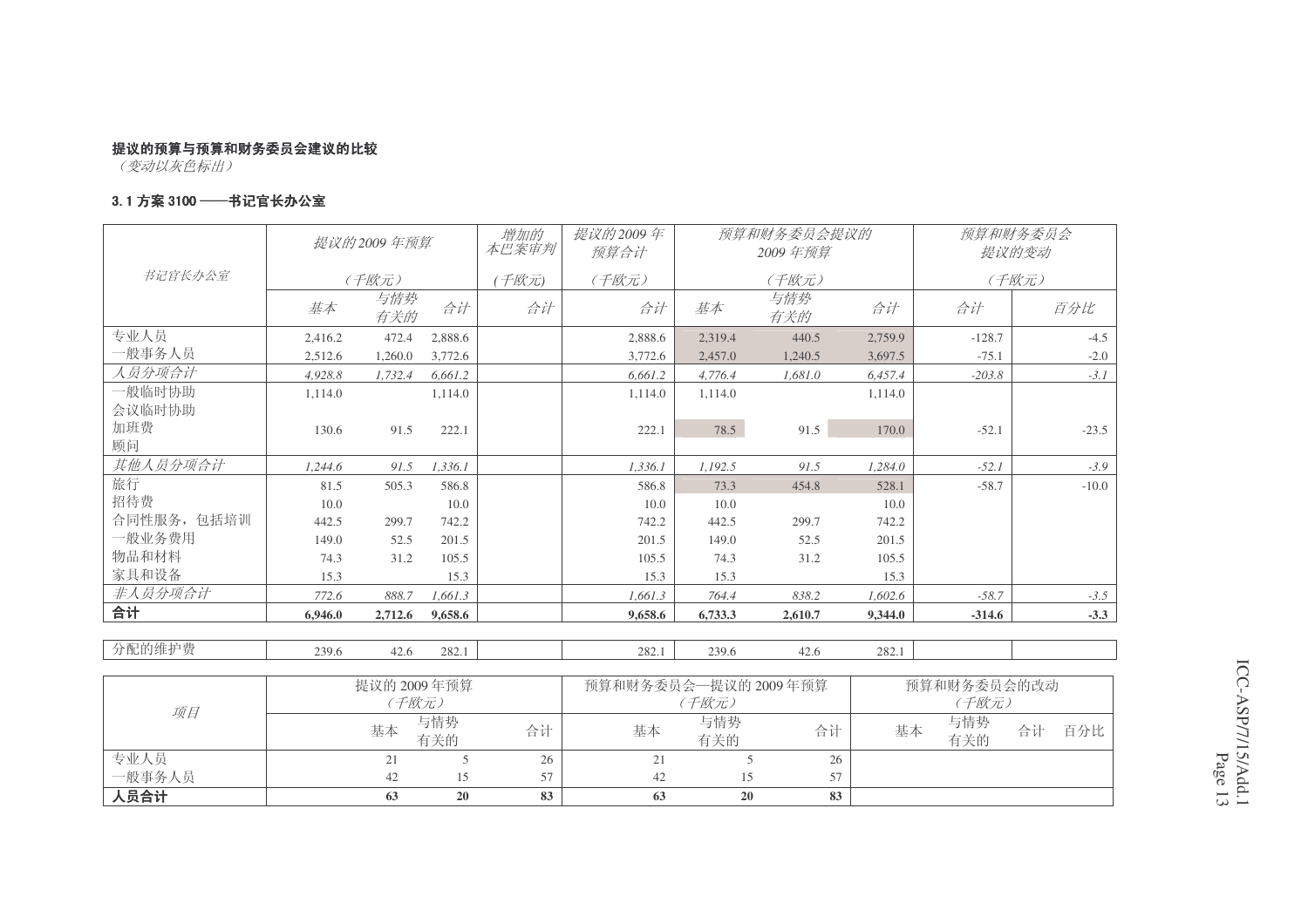#### 3.2 方案 3200 ——共同行政事务司

|             | 提议的 2009 年预算 |            |            | 增加的<br>本巴案审判 | 提议的2009年<br>预算合计 |          | 预算和财务委员会提议的<br>2009年预算 |            |          | 预算和财务委员会<br>提议的变动 |
|-------------|--------------|------------|------------|--------------|------------------|----------|------------------------|------------|----------|-------------------|
| 共同行政事务司     |              | (千欧元)      |            | (千欧元)        | (千欧元)            |          | (千欧元)                  |            |          | (千欧元)             |
|             | 基本           | 与情势<br>有关的 | 合计         | 合计           | 合计               | 基本       | 与情势<br>有关的             | 合计         | 合计       | 百分比               |
| 专业人员        | 3,504.4      | 1.147.0    | 4.651.4    |              | 4,651.4          | 3,295.3  | 1,121.7                | 4,417.0    | $-234.4$ | $-5.0$            |
| 一般事务人员      | 4,646.8      | 2,233.9    | 6,880.7    |              | 6,880.7          | 4,428.3  | 2,093.0                | 6,521.3    | $-359.4$ | $-5.2$            |
| 人员分项合计      | 8,151.2      | 3,380.9    | 11,532.1   |              | 11,532.1         | 7,723.6  | 3,214.7                | 10,938.3   | $-593.8$ | $-5.1$            |
| 一般临时协助      | 371.7        | 203.0      | 574.7      |              | 574.7            | 371.7    | 203.0                  | 574.7      |          |                   |
| 会议临时协助      | 20.0         |            | 20.0       |              | 20.0             | 20.0     |                        | 20.0       |          |                   |
| 加班费         | 93.0         |            | 93.0       |              | 93.0             | 93.0     |                        | 93.0       |          |                   |
| 顾问          | 25.0         |            | 25.0       |              | 25.0             | 25.0     |                        | 25.0       |          |                   |
| 其他人员分项合计    | 509.7        | 203.0      | 712.7      |              | 712.7            | 509.7    | 203.0                  | 712.7      |          |                   |
| 旅行          | 102.8        | 232.1      | 334.9      |              | 334.9            | 92.5     | 209.0                  | 301.5      | $-33.4$  | $-10.0$           |
| 招待费         |              |            |            |              |                  |          |                        |            |          |                   |
| 合同性服务, 包括培训 | 1.011.6      | 605.3      | 1.616.9    |              | 1.616.9          | 1.011.6  | 605.3                  | 1.616.9    |          |                   |
| 一般业务费用      | 4,700.5      | 3,400.9    | 8,101.4    |              | 8,101.4          | 4,700.5  | 3,400.9                | 8,101.4    |          |                   |
| 物品和材料       | 477.5        | 226.9      | 704.4      |              | 704.4            | 477.5    | 226.9                  | 704.4      |          |                   |
| 家具和设备       | 552.4        | 448.4      | 1,000.8    |              | 1.000.8          | 552.4    | 448.4                  | 1,000.8    |          |                   |
| 非人员分项合计     | 6,844.8      | 4,913.6    | 11,758.4   |              | 11,758.4         | 6,834.5  | 4,890.5                | 11,725.0   | $-33.4$  | $-0.3$            |
| 合计          | 15,505.7     | 8,497.5    | 24,003.2   |              | 24,003.2         | 15,067.8 | 8,308.2                | 23,376.0   | $-627.2$ | $-2.6$            |
|             |              |            |            |              |                  |          |                        |            |          |                   |
| 分配的维护费      | $-901.3$     | $-915.1$   | $-1.816.4$ |              | $-1,816.4$       | $-901.3$ | $-915.1$               | $-1,816.4$ |          |                   |

|        |     | 提议的 2009年预算 |     | 预算和财务委员会一提议的 2009年预算 | 预算和财务委员会的改动 |     |      |            |    |        |
|--------|-----|-------------|-----|----------------------|-------------|-----|------|------------|----|--------|
| 项目     |     | (千欧元)       |     |                      | ^ 千欧元)      |     |      | (千欧元)      |    |        |
|        | 基本  | 与情势<br>有关的  | 合计  | 基本                   | 与情势<br>有关的  | 合计  | 基本   | 与情势<br>有关的 | 合计 | 百分比    |
| 专业人员   |     |             | 46  | 34                   |             | 45  |      |            |    | $-2.2$ |
| 一般事务人员 |     | 66          | 143 | 75                   | 61          | 136 | $-L$ |            |    | $-4.9$ |
| 人员合计   | 112 | 77          | 189 | 109                  | 72          | 181 | - 3  |            |    | $-4.2$ |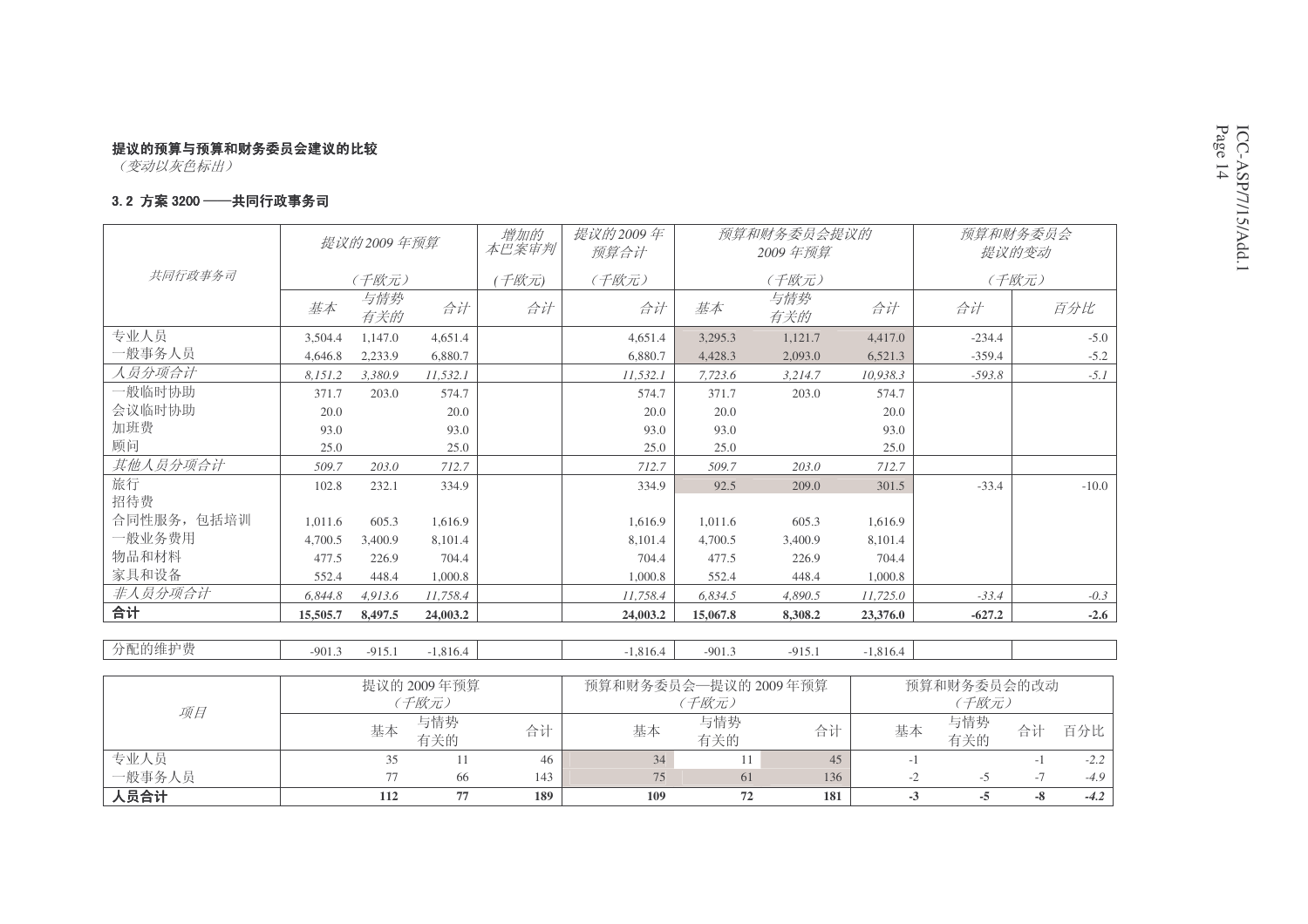<del>【1】</del><br>(变动以灰色标出)

专业人员<br>一般事务人员

入员合计

#### 3.3 方案 3300 ──法庭事务司

|             |         | 提议的 2009 年预算 |             | 增加的<br>本巴案审判 | 提议的2009年<br>预算合计     |            | 预算和财务委员会提议的<br>2009年预算 |          |             | 预算和财务委员会<br>提议的变动 |
|-------------|---------|--------------|-------------|--------------|----------------------|------------|------------------------|----------|-------------|-------------------|
| 法庭事务司       |         | (千欧元)        |             | 干欧元)         | (千欧元)                |            | (千欧元)                  |          |             | (千欧元)             |
|             | 基本      | 与情势<br>有关的   | 合计          | 合计           | 合计                   | 基本         | 与情势<br>有关的             | 合计       | 合计          | 百分比               |
| 专业人员        | 2.844.3 | 4,577.6      | 7.421.9     |              | 7.421.9              | 2.760.0    | 4,106.6                | 6.866.6  | $-555.3$    | $-7.5$            |
| 一般事务人员      | 472.0   | 2,015.1      | 2.487.1     | 65.6         | 2,552.7              | 461.6      | 1,971.6                | 2,433.2  | $-119.5$    | $-4.7$            |
| 人员分项合计      | 3,316.3 | 6,592.7      | 9,909.0     | 65.6         | 9,974.6              | 3,221.6    | 6,078.2                | 9,299.8  | $-674.8$    | $-6.8$            |
| 一般临时协助      |         | 781.7        | 781.7       | 388.0        | 1,169.7              |            | 1,161.9                | 1,161.9  | $-7.8$      | $-0.7$            |
| 会议临时协助      | 285.7   | 71.1         | 356.8       |              | 356.8                | 285.7      | 71.1                   | 356.8    |             |                   |
| 加班费         |         | 35.0         | 35.0        |              | 35.0                 |            | 35.0                   | 35.0     |             |                   |
| 顾问          | 11.0    | 261.0        | 272.0       |              | 272.0                | 11.0       | 261.0                  | 272.0    |             |                   |
| 其他人员分项合计    | 296.7   | 1,148.8      | 1,445.5     | 388.0        | 1,833.5              | 296.7      | 1,529.0                | 1.825.7  | $-7.8$      | $-0.4$            |
| 旅行          | 40.6    | 1,193.0      | 1,233.6     | 17.6         | 1,251.2              | 36.4       | 1,051.1                | 1,087.5  | $-163.7$    | $-13.1$           |
| 招待费         |         |              |             |              |                      |            |                        |          |             |                   |
| 合同性服务, 包括培训 | 352.2   | 329.4        | 681.6       |              | 681.6                | 352.2      | 329.4                  | 681.6    |             |                   |
| 一般业务费用      | 1.323.9 | 2.858.4      | 4,182.3     | 171.7        | 4,354.0              | 1.323.9    | 3.030.1                | 4.354.0  |             |                   |
| 物品和材料       | 30.5    | 121.0        | 151.5       |              | 151.5                | 30.5       | 121.0                  | 151.5    |             |                   |
| 家具和设备       | 45.8    | 45.4         | 91.2        |              | 91.2                 | 45.8       | 45.4                   | 91.2     |             |                   |
| 非人员分项合计     | 1,793.0 | 4,547.2      | 6,340.2     | 189.3        | 6,529.5              | 1,788.8    | 4,577.0                | 6,365.8  | $-163.7$    | $-2.5$            |
| 合计          | 5,406.0 | 12,288.7     | 17,694.7    | 642.9        | 18,337.6             | 5,307.1    | 12,184.2               | 17,491.3 | $-846.3$    | $-4.6$            |
|             |         |              |             |              |                      |            |                        |          |             |                   |
| 分配的维护费      | 133.1   | 210.7        | 343.8       |              | 343.8                | 133.1      | 210.7                  | 343.8    |             |                   |
|             |         |              |             |              |                      |            |                        |          |             |                   |
|             |         |              | 提议的 2009年预算 |              | 预算和财务委员会一提议的 2009年预算 |            |                        |          | 预算和财务委员会的改动 |                   |
| 项目          |         |              | (千欧元)       |              |                      | (千欧元)      |                        |          | (千欧元)       |                   |
|             |         | 基本           | 与情势<br>有关的  | 合计           | 基本                   | 与情势<br>有关的 | 合计                     | 基本       | 与情势<br>有关的  | 百分比<br>合计         |

专业人员 27 53 80 | 27 | 49 76 | -4 -4 -5.0

**35 99 134 35 95 130 -4 -4** *-3.0*

员 8 46 54 | 8 46 54

ICC-ASP/7/15/Add.1 Page 15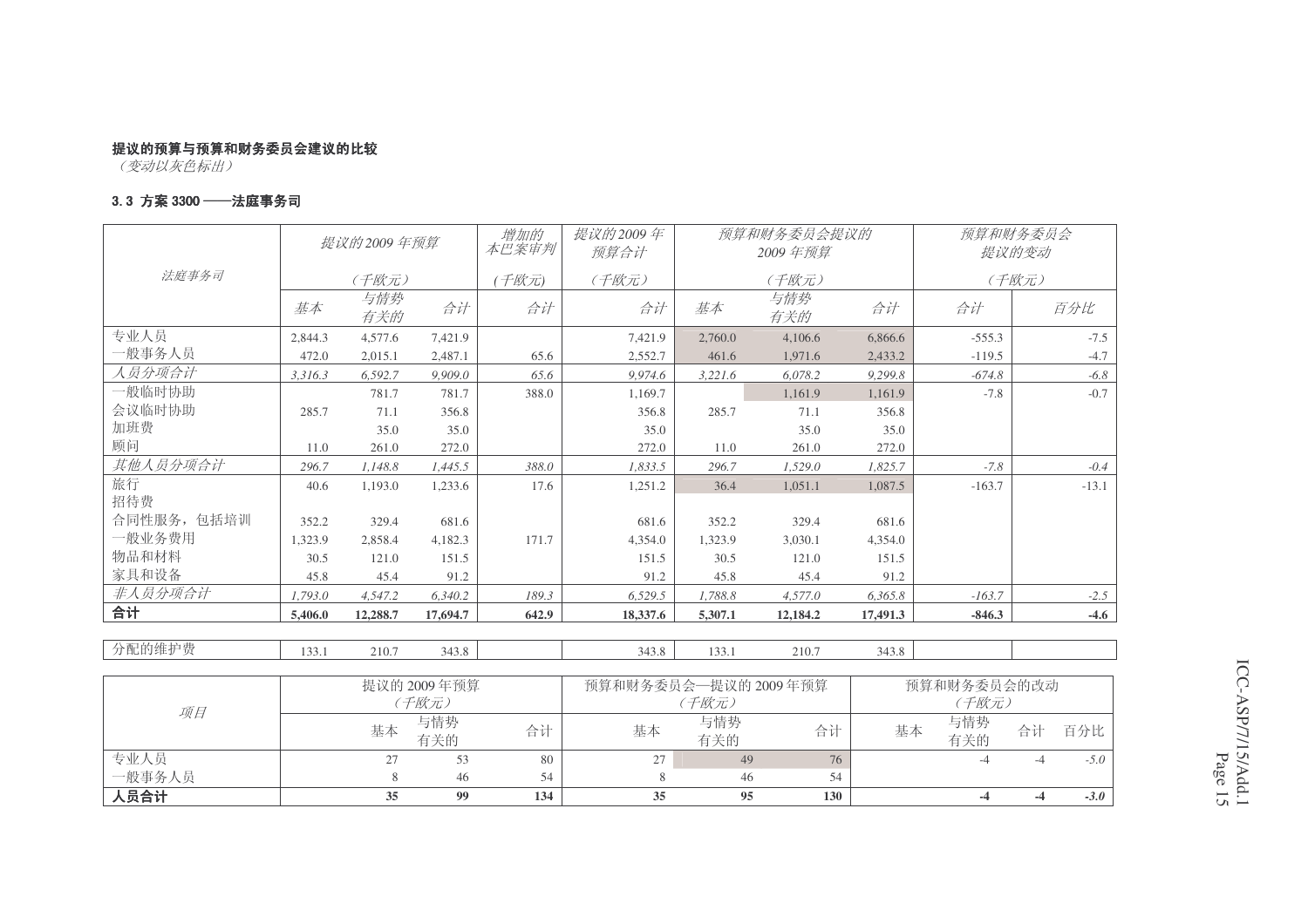#### 3.4 方案 3400 ——新闻和文件科

|             |         | 提议的 2009 年预算<br>本巴案审判 |         |      | 提议的2009年<br>预算合计 |                      | 预算和财务委员会提议的<br>2009年预算 |         |             | 预算和财务委员会<br>提议的变动 |  |
|-------------|---------|-----------------------|---------|------|------------------|----------------------|------------------------|---------|-------------|-------------------|--|
| 新闻和文件科      |         | (千欧元)                 |         | 干欧元) | (千欧元)            |                      | (千欧元)                  |         |             | (千欧元)             |  |
|             | 基本      | 与情势<br>有关的            | 合计      | 合计   | 合计               | 基本                   | 与情势<br>有关的             | 合计      | 合计          | 百分比               |  |
| 专业人员        | 806.1   | 589.5                 | 1.395.6 |      | 1,395.6          | 788.2                | 497.8                  | 1,286.0 | $-109.6$    | $-7.9$            |  |
| 一般事务人员      | 445.8   | 242.9                 | 688.7   |      | 688.7            | 403.9                | 179.6                  | 583.5   | $-105.2$    | $-15.3$           |  |
| 人员分项合计      | 1,251.9 | 832.4                 | 2.084.3 |      | 2,084.3          | 1,192.1              | 677.4                  | 1,869.5 | $-214.8$    | $-10.3$           |  |
| 一般临时协助      | 32.8    | 98.4                  | 131.2   |      | 131.2            |                      | 98.4                   | 98.4    | $-32.8$     | $-25.0$           |  |
| 会议临时协助      |         |                       |         |      |                  |                      |                        |         |             |                   |  |
| 加班费         |         |                       |         |      |                  |                      |                        |         |             |                   |  |
| 顾问          |         |                       |         |      |                  |                      |                        |         |             |                   |  |
| 其他人员分项合计    | 32.8    | 98.4                  | 131.2   |      | 131.2            |                      | 98.4                   | 98.4    | $-32.8$     | $-25.0$           |  |
| 旅行          | 14.5    | 90.5                  | 105.0   |      | 105.0            | 13.1                 | 81.4                   | 94.5    | $-10.5$     | $-10.0$           |  |
| 招待费         |         |                       |         |      |                  |                      |                        |         |             |                   |  |
| 合同性服务, 包括培训 | 112.3   | 654.6                 | 766.9   |      | 766.9            | 112.3                | 654.6                  | 766.9   |             |                   |  |
| 一般业务费用      | 93.0    |                       | 93.0    |      | 93.0             | 93.0                 |                        | 93.0    |             |                   |  |
| 物品和材料       | 150.0   |                       | 150.0   |      | 150.0            | 150.0                |                        | 150.0   |             |                   |  |
| 家具和设备       |         |                       |         |      |                  |                      |                        |         |             |                   |  |
| 非人员分项合计     | 369.8   | 745.1                 | 1,114.9 |      | 1,114.9          | 368.4                | 736.0                  | 1,104.4 | $-10.5$     | $-0.9$            |  |
| 合计          | 1,654.5 | 1,675.9               | 3,330.4 |      | 3,330.4          | 1,560.5              | 1,511.8                | 3,072.3 | $-258.1$    | $-7.7$            |  |
|             |         |                       |         |      |                  |                      |                        |         |             |                   |  |
| 分配的维护费      | 60.8    | 40.4                  | 101.3   |      | 101.3            | 60.8                 | 40.4                   | 101.3   |             |                   |  |
|             |         |                       |         |      |                  |                      |                        |         |             |                   |  |
|             |         | 提议的 2009年预算           |         |      |                  | 预算和财务委员会一提议的 2009年预算 |                        |         | 预算和财务委员会的改动 |                   |  |

|        |    | 提议的 2009年预算<br>(千欧元) |    | 预算和财务委员会—提议的 2009年预算 | 预算和财务委员会的改动<br>^ 千欧元) |    |    |            |     |         |
|--------|----|----------------------|----|----------------------|-----------------------|----|----|------------|-----|---------|
| 项目     | 基本 | 与情势<br>有关的           | 合计 | 基本                   | 与情势<br>有关的            | 合计 | 基本 | 与情势<br>有关的 | 合计  | 百分比     |
| 专业人员   |    |                      |    |                      |                       |    |    |            |     | $-6.7$  |
| 一般事务人员 |    |                      | 20 |                      |                       | 18 |    |            |     | $-10.0$ |
| 人员合计   |    | 19                   | 35 |                      |                       | 32 |    |            | - 1 | -8.6    |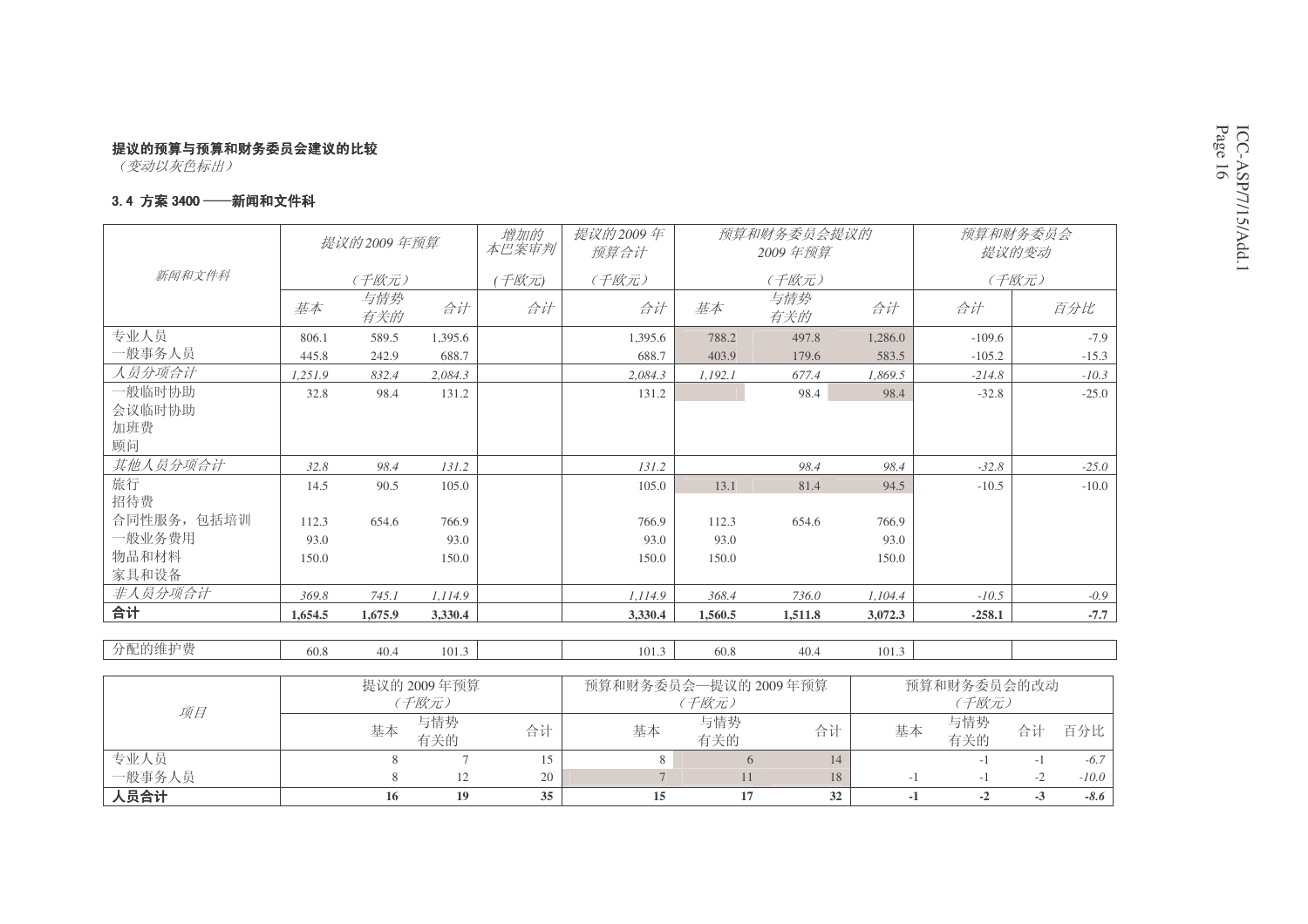<del>【1】</del><br>(变动以灰色标出)

一般事务人员

入员合计

#### 3.5 方案 3500 ──被害人和律师司

|             |         | 提议的 2009 年预算 |             | 增加的<br>本巴案审判 | 提议的2009年<br>预算合计     |            | 预算和财务委员会提议的<br>2009年预算 |             |            | 预算和财务委员会<br>提议的变动 |
|-------------|---------|--------------|-------------|--------------|----------------------|------------|------------------------|-------------|------------|-------------------|
| 被害人和律师司     |         | (千欧元)        |             | (千欧元)        | (千欧元)                |            | (千欧元)                  |             |            | (千欧元)             |
|             | 基本      | 与情势<br>有关的   | 合计          | 合计           | 合计                   | 基本         | 与情势<br>有关的             | 合计          | 合计         | 百分比               |
| 专业人员        | 1.131.5 | 1,276.9      | 2.408.4     | 128.3        | 2,536.7              | 1.106.5    | 1.114.1                | 2,220.6     | $-316.1$   | $-12.5$           |
| 一般事务人员      | 354.0   | 280.0        | 634.0       |              | 634.0                | 346.2      | 273.7                  | 619.9       | $-14.1$    | $-2.2$            |
| 人员分项合计      | 1.485.5 | 1,556.9      | 3.042.4     | 128.3        | 3,170.7              | 1,452.7    | 1,387.8                | 2.840.5     | $-330.2$   | $-10.4$           |
| 般临时协助       | 32.8    | 118.7        | 151.5       |              | 151.5                | 32.8       | 247.0                  | 279.8       | 128.3      | 84.7              |
| 会议临时协助      |         |              |             |              |                      |            |                        |             |            |                   |
| 加班费         |         |              |             |              |                      |            |                        |             |            |                   |
| 顾问          | 8.0     | 58.0         | 66.0        |              | 66.0                 | 8.0        | 58.0                   | 66.0        |            |                   |
| 其他人员分项合计    | 40.8    | 176.7        | 217.5       |              | 217.5                | 40.8       | 305.0                  | 345.8       | 128.3      | 59.0              |
| 旅行          | 28.7    | 129.4        | 158.1       |              | 158.1                | 25.7       | 116.3                  | 142.0       | $-16.1$    | $-10.2$           |
| 招待费         |         |              |             |              |                      |            |                        |             |            |                   |
| 合同性服务, 包括培训 | 24.8    | 3,961.6      | 3.986.4     | 733.2        | 4.719.6              | 24.8       | 3,560.0                | 3.584.8     | $-1.134.8$ | $-24.0$           |
| 一般业务费用      |         | 26.0         | 26.0        |              | 26.0                 |            | 26.0                   | 26.0        |            |                   |
| 物品和材料       |         |              |             |              |                      |            |                        |             |            |                   |
| 家具和设备       |         |              |             |              |                      |            |                        |             |            |                   |
| 非人员分项合计     | 53.5    | 4,117.0      | 4,170.5     | 733.2        | 4,903.7              | 50.5       | 3,702.3                | 3,752.8     | $-1,150.9$ | $-23.5$           |
| 合计          | 1,579.8 | 5,850.6      | 7,430.4     | 861.5        | 8,291.9              | 1,544.0    | 5,395.1                | 6,939.1     | $-1,352.8$ | $-16.3$           |
|             |         |              |             |              |                      |            |                        |             |            |                   |
| 分配的维护费      | 64.6    | 44.7         | 109.3       |              | 109.3                | 64.6       | 44.7                   | 109.3       |            |                   |
|             |         |              |             |              |                      |            |                        |             |            |                   |
|             |         |              | 提议的 2009年预算 |              | 预算和财务委员会一提议的 2009年预算 |            |                        | 预算和财务委员会的改动 |            |                   |
| 项目          |         |              | (千欧元)       |              |                      | (千欧元)      |                        |             | (千欧元)      |                   |
|             |         | 基本           | 与情势<br>有关的  | 合计           | 基本                   | 与情势<br>有关的 | 合计                     | 基本          | 与情势<br>有关的 | 百分比<br>合计         |

专业人员 11 14 25 | 11 13 24 | -1 -1 *-4.0* 

**17 21 38 17 20 37 -1 -1** *-2.6*

员 6 7 13 6 7 13

ICC-ASP/7/15/Add.1 Page 17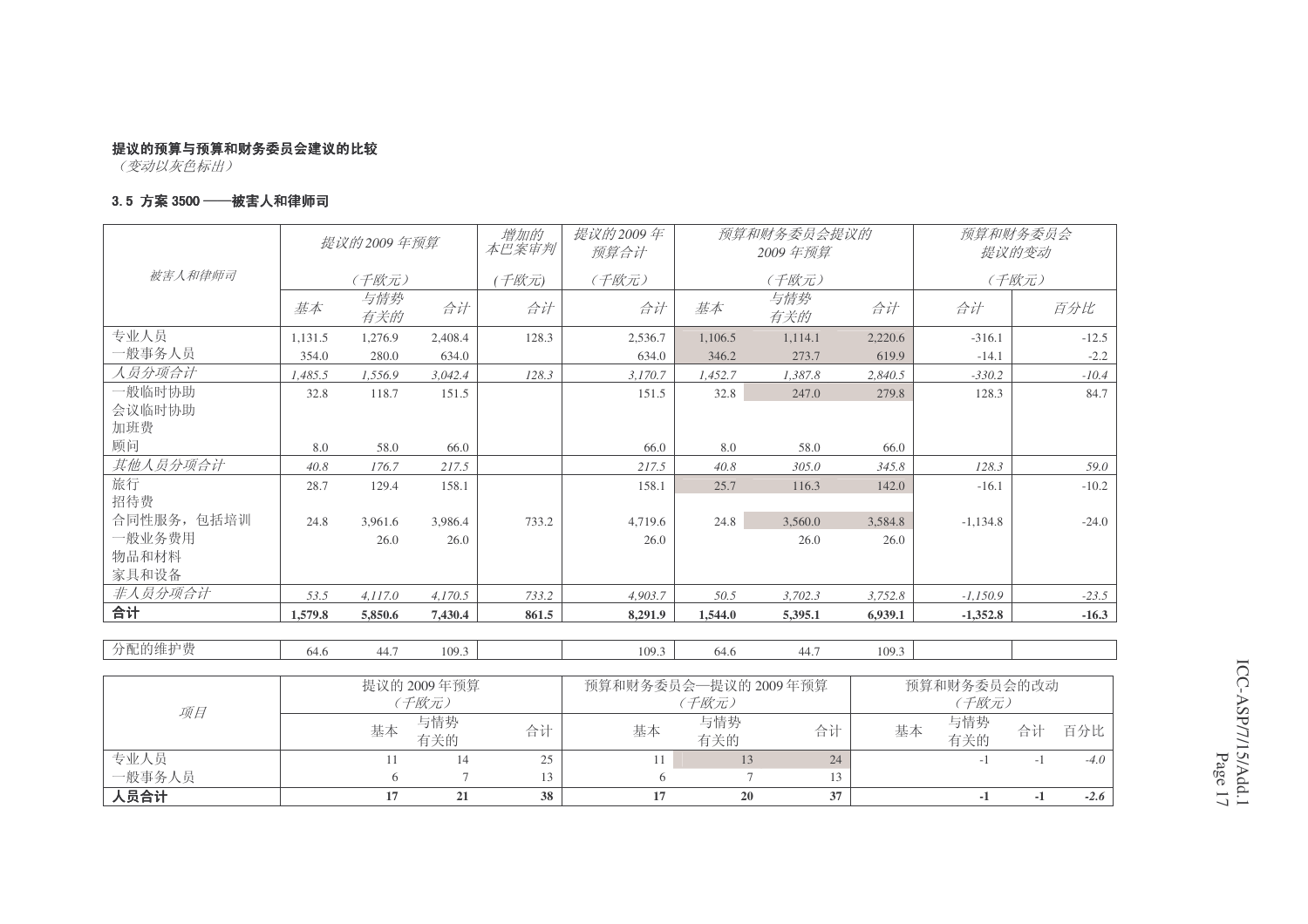#### 4. 主要方案 IV ──缔约国大会秘书处

|             |             | 提议的 2009 年预算     | 增加的<br>本巴案审判 | 提议的2009年<br>预算合计     |         | 预算和财务委员会提议的<br>2009年预算 | 预算和财务委员会<br>提议的变动 |             |                 |
|-------------|-------------|------------------|--------------|----------------------|---------|------------------------|-------------------|-------------|-----------------|
| 缔约国大会秘书处    |             | (千欧元)            | (千欧元)        | (千欧元)                |         | (千欧元)                  |                   |             | (千欧元)           |
|             | 基本          | 与情势<br>合计<br>有关的 | 合计           | 合计                   | 基本      | 与情势<br>有关的             | 合计                | 合计          | 百分比             |
| 专业人员        | 597.7       | 597.7            |              | 597.7                | 564.5   |                        | 564.5             | $-33.2$     | $-5.6$          |
| 一般事务人员      | 270.6       | 270.6            |              | 270.6                | 255.6   |                        | 255.6             | $-15.0$     | $-5.5$          |
| 人员分项合计      | 868.3       | 868.3            |              | 868.3                | 820.1   |                        | 820.1             | $-48.2$     | $-5.6$          |
| 一般临时协助      | 569.3       | 569.3            |              | 569.3                | 315.3   |                        | 315.3             | $-254.0$    | $-44.6$         |
| 会议临时协助      | 860.6       | 860.6            |              | 860.6                | 860.6   |                        | 860.6             |             |                 |
| 加班费         | 20.0        | 20.0             |              | 20.0                 | 20.0    |                        | 20.0              |             |                 |
| 顾问          |             |                  |              |                      |         |                        |                   |             |                 |
| 其他人员分项合计    | 1.449.9     | 1.449.9          |              | 1,449.9              | 1,195.9 |                        | 1,195.9           | $-254.0$    | $-17.5$         |
| 旅行          | 339.1       | 339.1            |              | 339.1                | 318.1   |                        | 318.1             | $-21.0$     | $-6.2$          |
| 招待费         | 10.0        | 10.0             |              | 10.0                 | 10.0    |                        | 10.0              |             |                 |
| 合同性服务, 包括培训 | 894.7       | 894.7            |              | 894.7                | 894.7   |                        | 894.7             |             |                 |
| 一般业务费用      | 54.0        | 54.0             |              | 54.0                 | 54.0    |                        | 54.0              |             |                 |
| 物品和材料       | 30.0        | 30.0             |              | 30.0                 | 30.0    |                        | 30.0              |             |                 |
| 家具和设备       | 20.0        | 20.0             |              | 20.0                 | 20.0    |                        | 20.0              |             |                 |
| 非人员分项合计     | 1.347.8     | 1,347.8          |              | 1,347.8              | 1,326.8 |                        | 1,326.8           | $-21.0$     | $-1.6$          |
| 合计          | 3,666.0     | 3,666.0          |              | 3,666.0              | 3,342.8 |                        | 3,342.8           | $-323.2$    | $\textbf{-8.8}$ |
| 分配的维护费      | 34.2        | 34.2             |              | 34.2                 | 34.2    |                        | 34.2              |             |                 |
|             | 提议的 2009年预算 |                  |              | 预算和财务委员会—提议的 2009年预算 |         |                        |                   | 预算和财务委员会的改动 |                 |

| 项目     | 提议的 2009年预算      |    | 预算和财务委员会—提议的 2009年预算 | 预算和财务委员会的改动 |    |    |            |    |     |
|--------|------------------|----|----------------------|-------------|----|----|------------|----|-----|
|        | (千欧元)            |    |                      | (千欧元)       |    |    |            |    |     |
|        | 与情势<br>基本<br>有关的 | 合计 | 基本                   | 与情势<br>有关的  | 合计 | 基本 | 与情势<br>有关的 | 合计 | 百分比 |
| 专业人员   |                  |    |                      |             |    |    |            |    |     |
| 一般事务人员 |                  |    |                      |             |    |    |            |    |     |
| 人员合计   |                  |    |                      |             |    |    |            |    |     |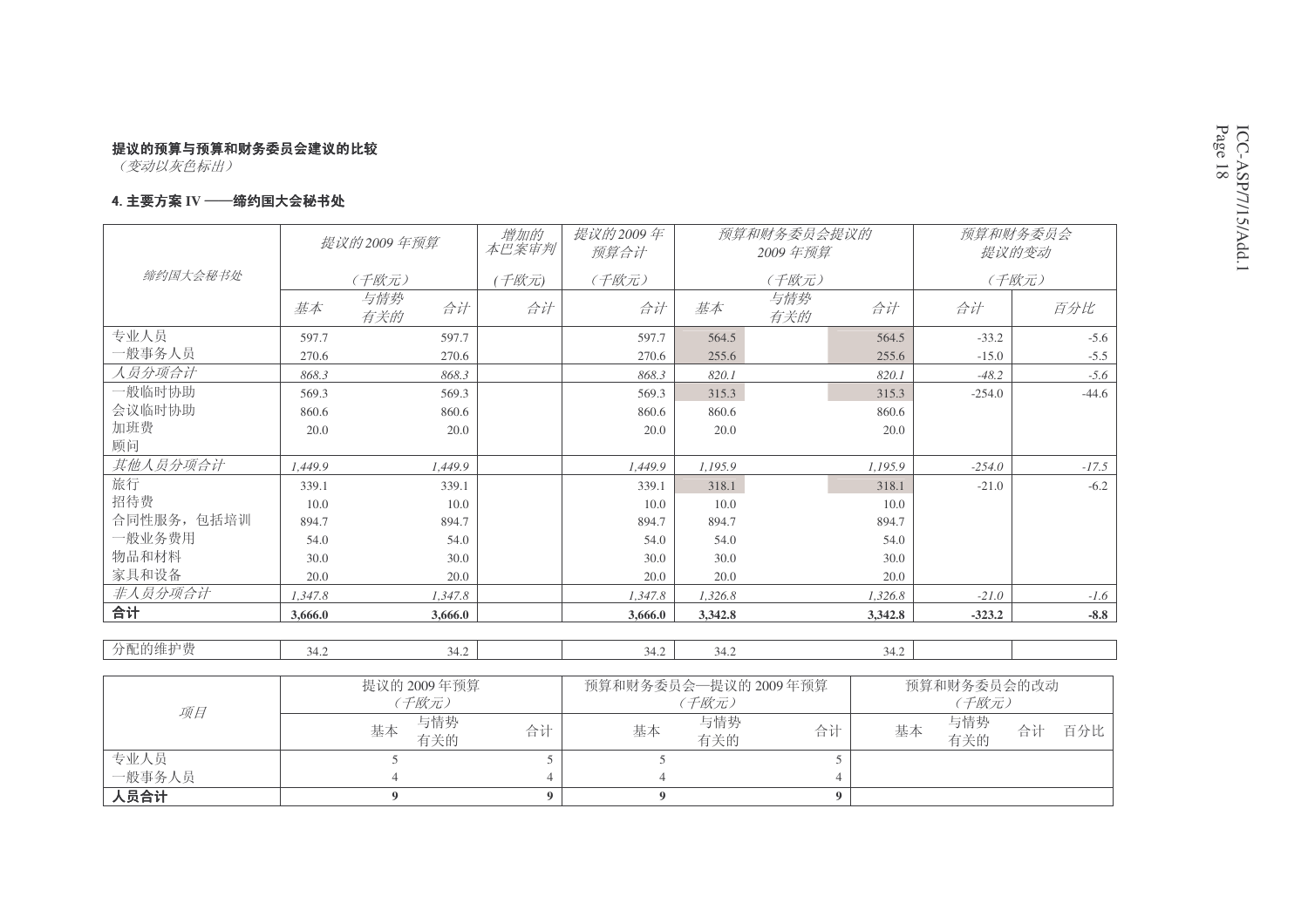<del>【 变动以灰色标出</del>】

#### 5. 主要方案 Ⅵ ──被害人信托基金秘书处

|             |       | 提议的2009年预算                                            |         | 增加的<br>本巴案审判 | 提议的2009年<br>预算合计 |       | 预算和财务委员会提议的<br>2009年预算 |         | 预算和财务委员会<br>提议的变动 |         |
|-------------|-------|-------------------------------------------------------|---------|--------------|------------------|-------|------------------------|---------|-------------------|---------|
| 被害人信托基金秘书处  |       | (千欧元)                                                 |         | 千欧元)         | (千欧元)            |       | (千欧元)                  |         |                   | (千欧元)   |
|             | 基本    | 与情势<br>有关的                                            | 合计      | 合计           | 合计               | 基本    | 与情势<br>有关的             | 合计      | 合计                | 百分比     |
| 专业人员        | 345.1 | 151.9                                                 | 497.0   |              | 497.0            | 437.9 | 146.7                  | 584.6   | 87.6              | 17.6    |
| -般事务人员      | 118.0 |                                                       | 118.0   |              | 118.0            | 111.6 |                        | 111.6   | $-6.4$            | $-5.4$  |
| 人员分项合计      | 463.1 | 151.9                                                 | 615.0   |              | 615.0            | 549.5 | 146.7                  | 696.2   | 81.2              | 13.2    |
| 一般临时协助      | 138.0 | 24.4                                                  | 162.4   |              | 162.4            | 10.9  | 24.4                   | 35.3    | $-127.1$          | $-78.3$ |
| 会议临时协助      |       |                                                       |         |              |                  |       |                        |         |                   |         |
| 加班费         | 10.0  |                                                       | 10.0    |              | 10.0             | 10.0  |                        | 10.0    |                   |         |
| 顾问          | 41.1  | 27.0                                                  | 68.1    |              | 68.1             | 41.1  | 27.0                   | 68.1    |                   |         |
| 其他人员分项合计    | 189.1 | 51.4                                                  | 240.5   |              | 240.5            | 62.0  | 51.4                   | 113.4   | $-127.1$          | $-52.8$ |
| 旅行          | 99.6  | 75.1                                                  | 174.7   |              | 174.7            | 99.6  | 75.1                   | 174.7   |                   |         |
| 招待费         | 17.5  |                                                       | 17.5    |              | 17.5             | 17.5  |                        | 17.5    |                   |         |
| 合同性服务, 包括培训 | 118.1 | 97.1                                                  | 215.2   |              | 215.2            | 118.1 | 97.1                   | 215.2   |                   |         |
| 一般业务费用      | 25.0  | 18.0                                                  | 43.0    |              | 43.0             | 25.0  | 18.0                   | 43.0    |                   |         |
| 物品和材料       | 30.0  |                                                       | 30.0    |              | 30.0             | 30.0  |                        | 30.0    |                   |         |
| 家具和设备       |       | 11.4                                                  | 11.4    |              | 11.4             |       | 11.4                   | 11.4    |                   |         |
| 非人员分项合计     | 290.2 | 201.6                                                 | 491.8   |              | 491.8            | 290.2 | 201.6                  | 491.8   |                   |         |
| 合计          | 942.4 | 404.9                                                 | 1,347.3 |              | 1.347.3          | 901.7 | 399.7                  | 1.301.4 | $-45.9$           | $-3.4$  |
| 分配的维护费      |       |                                                       |         |              |                  |       |                        |         |                   |         |
|             | 19.0  | 4.3                                                   | 23.3    |              | 23.3             | 19.0  | 4.3                    | 23.3    |                   |         |
| 琉日          |       | 预算和财务委员会一提议的 2009年预算<br>提议的 2009年预算<br>(千欧元)<br>(千欧元) |         |              |                  |       | 预算和财务委员会的改动<br>(千欧元)   |         |                   |         |

 ˅乍Ⳃ基本 与情势<br>有关的 势 合计 与情势 合计 基本 与情势<br>的 合计 有关的 合计 基本 有关的 与情势<br>有关的 合计 百分比 专业人员 3 2 5 | 4 2 6 | 1 1 *20.0* 专业人员<br>一般事务人员 2 2 2 2 入员合计 **5 2 7 6 2 8 1 1** *14.3*